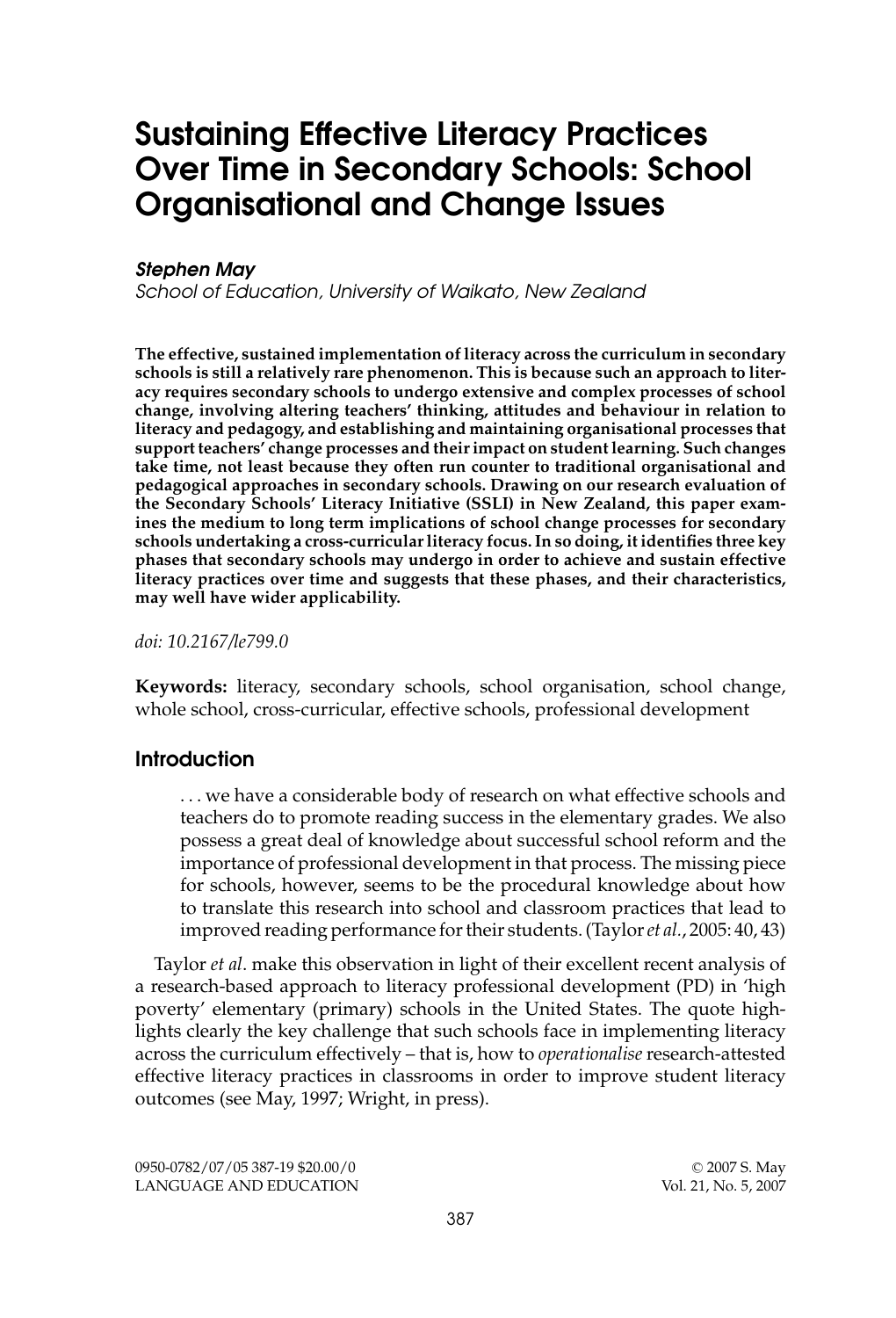But what Taylor *et al*. don't say is equally telling. For example, while much research may have been conducted on elementary or primary schools with respect to reading, there remain demonstrably far fewer research studies on effective literacy practices in secondary or high schools (for some notable exceptions, see Corson, 1999; Knott, 1985; Moje *et al.*, 2000; O'Brien *et al.*, 1995). Part of this may be because there are often far greater organisational and bureaucratic constraints in secondary schools to effecting such changes. Secondary schools are generally larger and more complex organisations than their primary counterparts and are also the least changed of any schooling structure since the advent of mass education, with the industrial management model (and its accompanying bureaucracy) adopted for secondary schools at the time a still-prominent feature (O'Brien *et al*., 1995). As David Corson observes of this: 'Present-day high schools are usually very large bureaucracies. They are multi-purpose organisations with a chain of command that can be highly diversified and rather weak' (1999: 4). Corson proceeds to comment that there is also often a disjuncture between whole-school literacy policies (such as they are) and the literacy practices of particular subject department domains, which retain considerable autonomy in the secondary school system. Indeed the subject-based nature of secondary schooling can present a major impediment to the successful development of a whole-school approach to literacy in secondary schools. As O'Brien *et al*. argue, 'the secondary curriculum is based on the assumption that knowledge can be objectified, verified, and disseminated via compartmentalised disciplines' (1995: 448). Consequently, subject area disciplines are not often questioned or deconstructed, particularly those apparently 'high-status' subjects such as mathematics and science, while their often near-hermetic boundaries militate directly against cross-disciplinary initiatives such as literacy across the curriculum.

Taylor *et al*.'s comments also reflect a wider preoccupation in recent years with the acquisition of reading in elementary schooling, narrowly defined and assessed, and often at the expense of more holistic, longer-term, and crosscurricular conceptions of literacy pedagogy and practice (see Corson, 1999; Janks, in press; Lankshear, 1997; see also Smyth, this issue). This preoccupation is reflected methodologically in a preponderance of experimentalist studies, focussing primarily on the cognitive processes associated with reading (and writing). Too little attention is given to the sociocultural context of literacy – that is, 'the view that meaning is situated in particular events and interactional contexts in which teachers and students construct the culture of their [secondary] classroom, which in turn defines and constrains how they view literacy and learning' (O'Brien *et al*., 1995: 450; see also Smyth, this issue).

And finally, while obviously implicit in Taylor *et al*.'s comment, there is no overt inclusion of teachers as *active* agents of pedagogical change. And yet, the degree to which effective literacy practices in both primary and secondary schools can be established, let alone sustained, is almost wholly dependent on the degree to which teachers take ownership of those practices, individually and collectively – developing, in so doing, an effective literacy 'community of practice' (see Wright, this issue) in those schools. As O'Brien *et al*. again perceptively observe, to understand why efforts to develop effective literacy practices in secondary schools succeed or fail, 'one must understand the compatibility or incompatibility between the intentions and values of [key] change agents on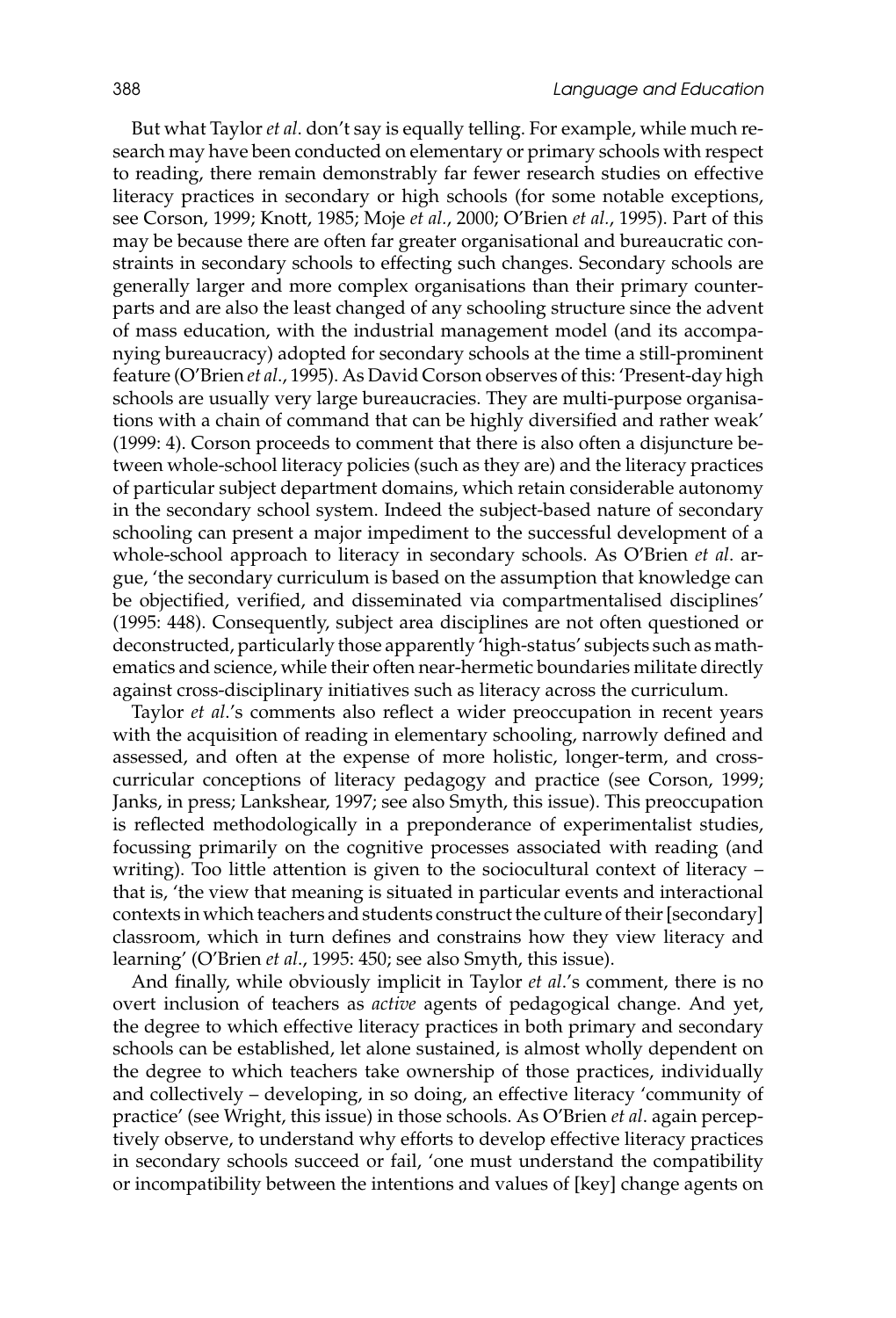the one hand, and the intentions, values, and work of persons in schools on the other' (1995: 452). In other words, without wide teacher 'buy-in', literacy across the curriculum initiatives are bound to fail.

Given these various lacunae, it seems timely to focus on the medium- to longterm implications for secondary schools of implementing a cross-curricular approach to literacy across the school as a whole, as well as within particular subject departments. In so doing, I will draw on the wider school change literature, where relevant, but will focus, in particular, on the research findings arising out of the SSLI project with respect to these questions. These include the identification of three key phases in the development of an effective approach to literacy over time in secondary schools.

The initial phase involves a school raising the awareness of staff about the *need* for effective literacy practices, what these might comprise, what the current situation in the school is regarding students' existing literacy-related skills and abilities, and negotiating the role of teachers in supporting and learning more about them. This is where a community of practice centred on literacy begins to develop. This initial phase may be a long one for some schools, often spanning a number of years, depending on the level of staff 'readiness' to address these issues. Peeling away existing beliefs and expectations, and customary teaching practices, can take time. In this phase, collecting, analysing and interpreting assessment data about students' skills and abilities in order to alert teachers about what they may need to help students with, can be revelatory, but does take planning, resources and significant preparation. While this is a necessary stage for schools to undertake, and while much attitudinal shift among teachers may occur, it is unlikely that extensive changes to teacher practice will be apparent at this point, or that substantive changes to student outcomes will result.

The second phase presupposes the successful negotiation of the initial phase, and the subsequent development of school-wide strategies that are *beginning* to change literacy practices among individual teachers and to provide the *basis* for changing/improving student literacy outcomes. Schools, at this stage, have undertaken sufficient prior PD to be 'ready' to instantiate effective literacy strategies in teaching and learning practices *across* the school, and in ways that begin to impact positively on student outcomes. The second phase is, thus, where schools gain some literacy traction; they experiment with research-attested literacy strategies and knowledge, and teachers develop, along with this new knowledge, their self-reflective skills and a more focussed literacy community of practice. Schools are likely to have their goals and systems in place, including effective summative and formative assessment practices, so that the development of teachers' knowledge and literacy practices can occur within a coherent framework and be based on the identified literacy needs of their students.

The final, crucial third phase has to do with *sustaining* changed literacy (and wider learning and teaching) practices over time, particularly in light of changes to staff and other PD emphases within schools. It is the key phase within which schools and teachers are confident enough to adapt, share and discuss literacy and learning across subjects and curriculum boundaries. It is also the phase where teachers *within* subject and curriculum boundaries are actively adapting their own teaching and learning approaches in order to scaffold more effectively the literacy demands of their subjects and the associated texts and textual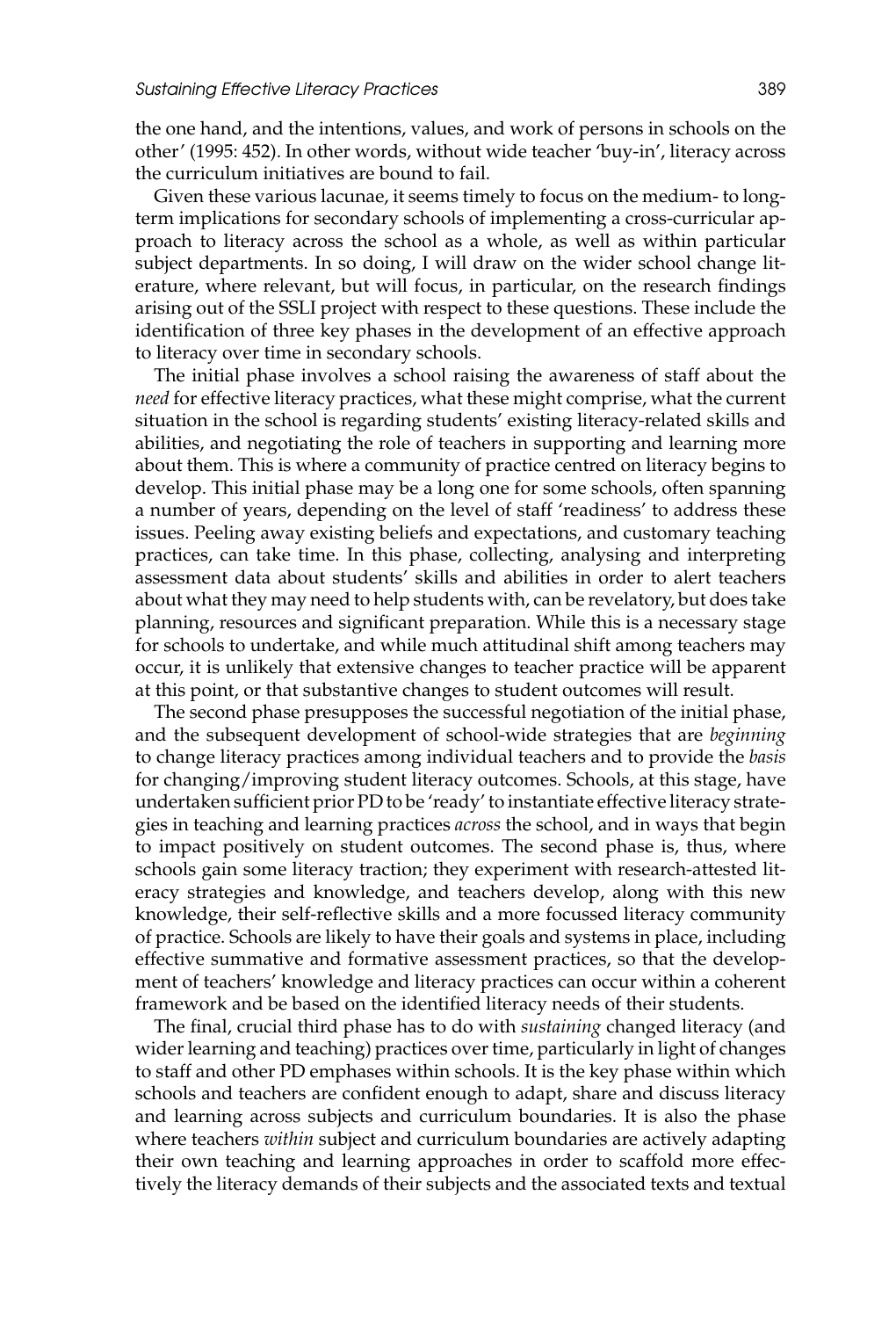practices they use. How the school collects and examines student literacy data to inform its teaching and learning practices will also be further developed in this phase, incorporating not just summative and formative assessment practices, as in the previous phases, but also diagnostic- and disciplinary-related assessments. When this level of disciplinary-based analysis and implementation occurs across the school, in tandem with a cross-curricular understanding of literacy, effective literacy practices are more likely to be sustained over time.

These three identified phases necessarily suggest that schools will have to undergo a clear developmental process in relation to implementing literacy across the curriculum. In this sense, they can be seen as broadly comparable to Guskey's (2000) key stages of change for teachers in effective PD.<sup>1</sup> However, as with Guskey's analysis, the three phases are not meant to be seen as discrete – there will inevitably be overlap between them and movement back and forward by schools and teachers in relation to them, depending on the timing, nature and context of the change processes involved. The key issue, as Taylor *et al*. observe, is to 'follow a change process that helps solve problems and moves the agenda forward' (2005: 44).

#### **Effective Schools and Literacy Professional Development**

The research literature on school effectiveness and school change processes has burgeoned in recent years (see, for example, Fink, 2000, 2005; Fullan, 1999; Fullan & Hargreaves, 1996; Hargreaves & Fink, 2006; Hawley, 2002; Stoll *et al.*, 2003). While much of this literature is open to the criticism of promoting a superficial managerialism, not always appropriate for education (see Thrupp & Willmott, 2003 for an extended critique along these lines), it nonetheless provides a useful point of reference in discussions of effective literacy practices in secondary schools. For example, both the school effectiveness and school improvement literature stress the importance of proactive, inclusive leadership, staff openness and collaboration, ongoing PD, critical reflection on teaching, learning and related assessment practices including effective analysis of student achievement data, and open, productive and reciprocal school and community partnerships. As Taylor *et al*. (2005: 44) summarise:

Schools that have had successful improvement efforts typically operate as strong professional learning communities, with teachers systematically studying student assessment data, using the data to modify their instructions, and working with colleagues to refine their teaching practices. . . Reflective dialogue, deprivatization of practice, and collaborative efforts all enhance shared understandings and strengthen relationships within a school.

No one would likely disagree with this, but bringing it about in secondary schools is far easier said than done. Findings from the SSLI research evaluation, for example, reveal that a significant strength of this particular literacy intervention was its combination of facilitation of, and support in, literacy by designated external, regionally based literacy facilitators (RFs), alongside a specific focus on helping schools establish their own literacy communities of practice, particularly via the formal establishment of a 'literacy leader' (LL) in the school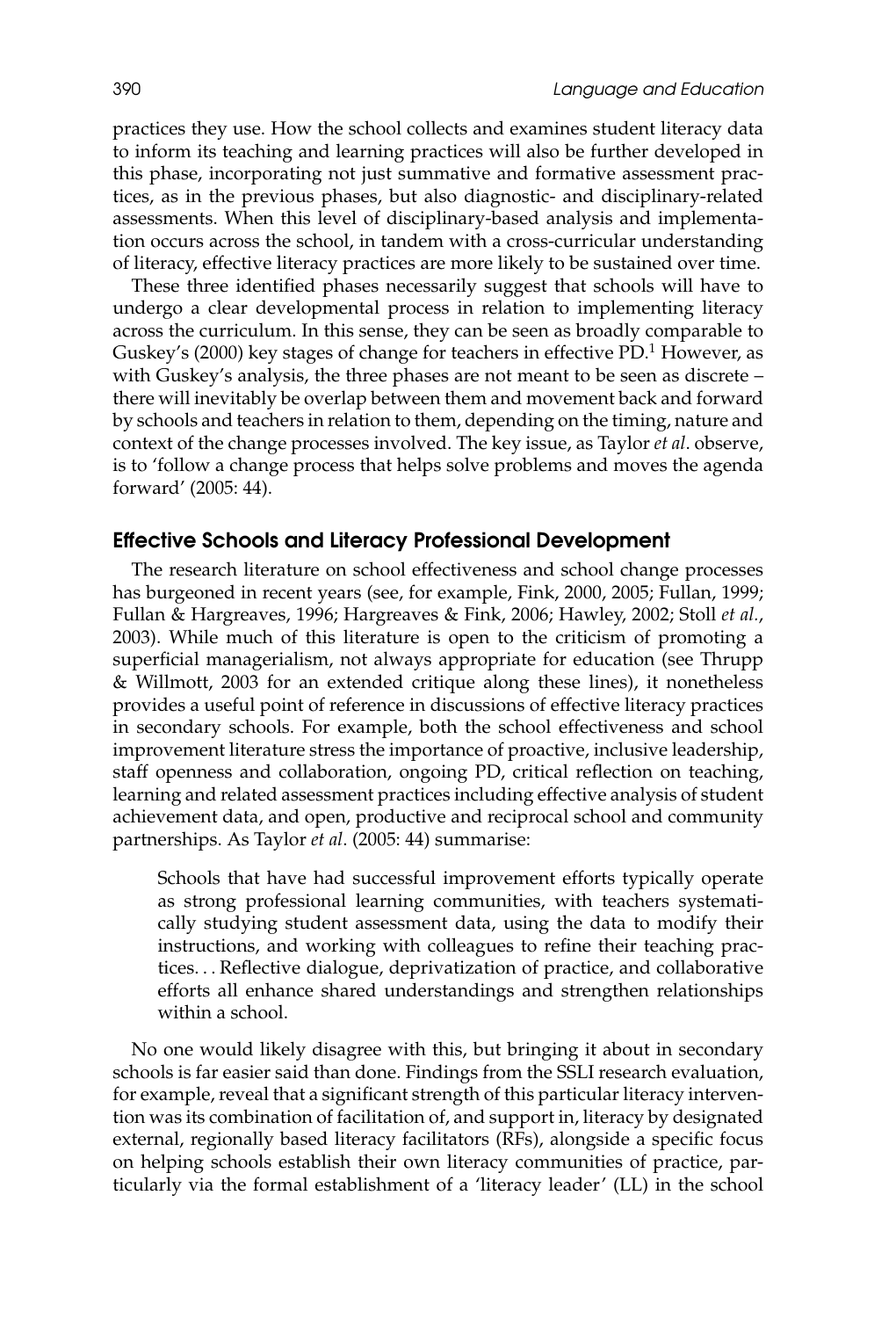(see Wright, this issue, for an extended discussion). Even so, the literacy PD intervention itself was only for one year, and our findings highlight that it may take between 3–5 years, *at a minimum*, to embed a professional literacy learning community within a school to the point where it begins to have a significant impact on student literacy outcomes. In other words, while the SSLI intervention was clearly a significant one, it nonetheless could not in itself achieve immediate change in the short term, or sustainable change over the longer term, without further processes and systems being established by schools, along with ongoing, targeted and relevant PD support. Taylor *et al*. (2005: 65; see also Poulson & Avramidis, 2003) make a similar observation in relation to the primary schools that their study focussed upon:

Effective school improvement is a complex, multiyear process . . . and we must be willing to stay the course in these schools for at least five or six years in order to fully understand the nature of the change

The individual school context also becomes particularly important here, highlighting the significance of tailoring PD in literacy appropriately to the particular circumstances of individual schools. For example, the extent to which the SSLI intervention had an impact in the given year a school was involved with it, and what kinds of impact it had, depended almost entirely on the particular school's *pre-existing* PD history in relation to literacy – what we termed the level of 'school readiness'.

In the SSLI research evaluation, we found that schools were at widely variant stages of 'readiness' in relation to the SSLI PD intervention, requiring regional literacy facilitators to work in often widely different ways with individual schools, depending on their circumstances. This is not problematic in itself – indeed, it should be expected – but it does highlight the importance of avoiding a prescriptive, recipe approach to literacy-related PD and/or presuming that PD interaction should always stay the same, even within individual schools. The latter also highlights the significance of PD *cycles* and the need to adapt PD in light of those cycles and the emerging literacy community of practice in schools. Such recognition will inevitably impact on the level, focus and frequency of literacy PD interventions within a particular school, as well as across schools (McClesky & Waldron, 2002). Another critical feature here is to be able to explore how schools might progress *through* various cycles or stages, from establishing to consolidating and, eventually, to sustaining changed literacy practices over time. It is to this phasal development, and its characteristics, that I now want to turn.

#### **Key Phases in Secondary Schools' Literacy Development**

Over the course of the SSLI research evaluation, it became apparent that the 60 schools involved over the three years (20 schools per year), fitted broadly into one of three categories of school readiness. We suggest that these phases may have wider, more generalisable, application. The three phases of school readiness, which will be described in detail as follows, are analysed in relation to a number of key features. These are: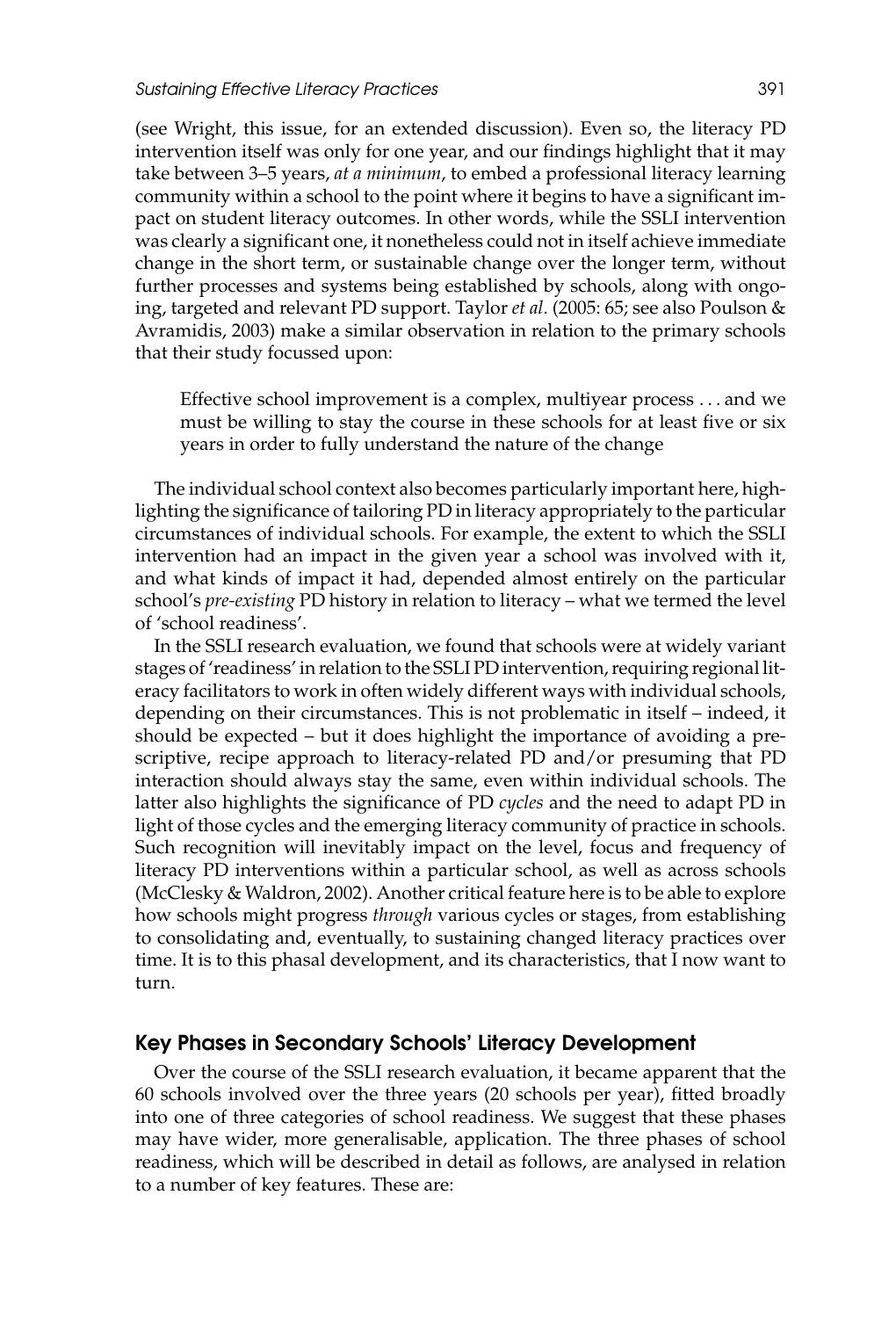- the particular literacy focus of the school;
- the key change agents involved and their associated roles;
- the nature of the PD undertaken;
- the literacy resources drawn upon;
- the analysis and use of literacy data;
- the impact on student outcomes.

These features are also analysed in relation to three key domains:

- internal school processes;
- the interaction of these school processes with outside PD facilitation;
- the PD facilitation process itself.

#### **Phase 1: Establishing effective literacy practices**

The bulk of the secondary schools in the SSLI intervention, as we suspect more generally, were to be found in this initial phase – at or near the beginning of rethinking literacy practices in their school. This initial phase is often precipitated by a concern with a particular literacy issue (e.g. reading for comprehension; vocabulary acquisition), and/or a particular group of students who may be faring less well comparatively to their peers. Consequently, initial perceptions of literacy may well be narrowly defined, and can also be constructed unhelpfully in 'remedial' and/or deficit terms, although this does not (nor should it) have to be the case. Nonetheless, focussing on a particular 'language problem' (Corson, 1999) may provide a useful basis for further action on literacy within a school. It can be a catalyst for raising the awareness of staff about the *need* for effective literacy practices in the first instance and what these might comprise. From this, a focus can be developed on extending teacher knowledge about effective literacy practices and, if necessary, changing often long-held teacher attitudes about literacy, and associated customary teaching practices. As Corson comments, 'teachers often vary greatly in their readiness to acknowledge the central role of language in learning. . . . so, just changing some of these teacher attitudes, or reconciling them with one another, is often the first [and, I would add, most significant] challenge for a [school] language policy to address' (1999: 89–90).

As we have already seen, existing attitudes to literacy in secondary schools pose particular challenges here, not least because of the compartmentalised, often hermetic thinking that different curriculum subjects still impose on school organisation. As Corson proceeds to observe, this raises several key questions that need to be addressed in this initial phase:

- How can teachers come to see that language development in secondary schools is everyone's responsibility?
- How can subject teachers move beyond the transmissionist delivery of subject content to incorporate more effective teaching and learning processes?
- How can assessments and examinations be employed in ways that allow more fusion of the language and learning process?

It is in addressing these questions that secondary teachers must learn that the responsibility for supporting students' literacy does not lie elsewhere – with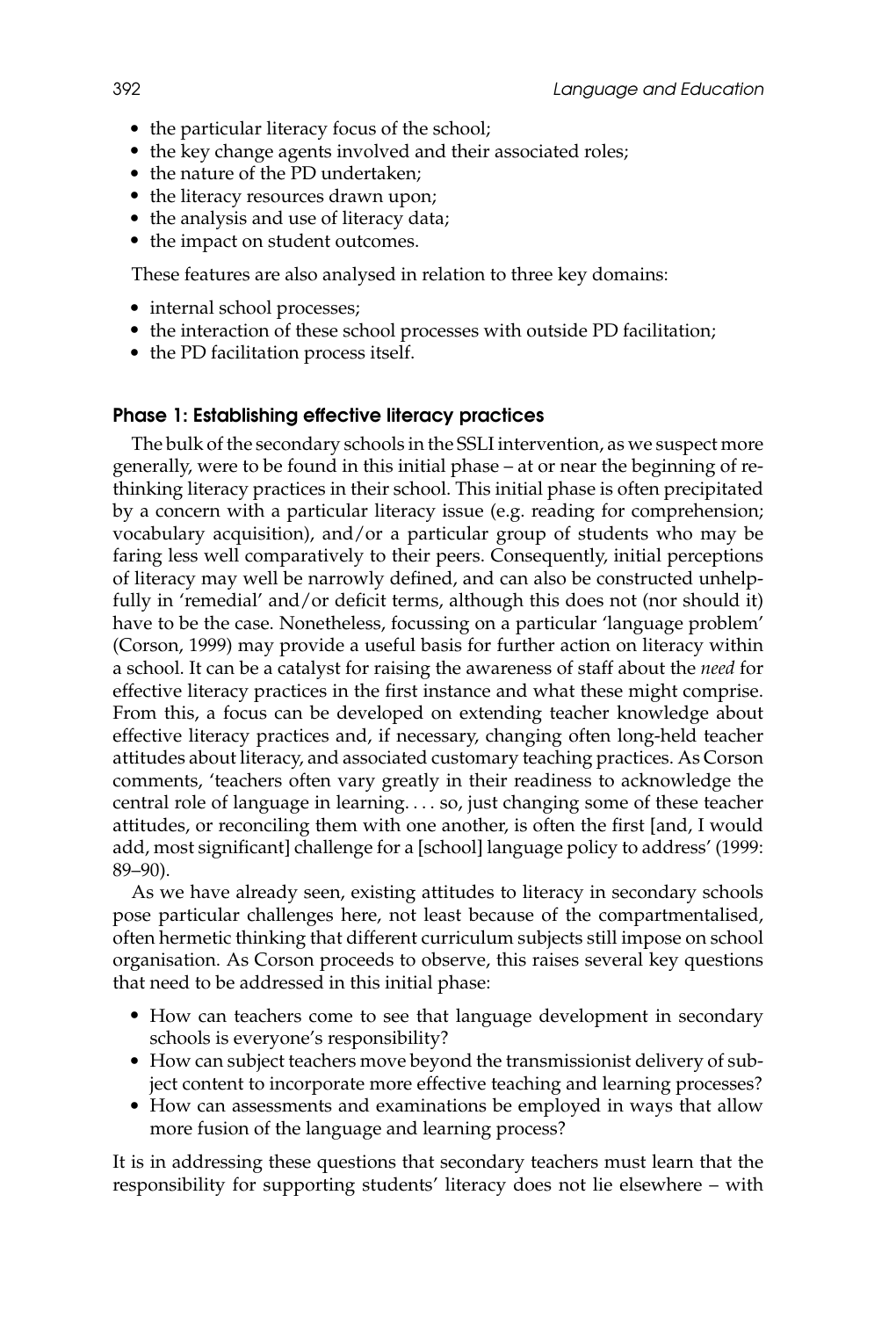parents, primary schools or the English department – but with *individual* subject teachers, working in their curriculum areas. It is only when widespread ownership of literacy occurs across the teaching staff in this way that schools will likely be able to move onto the next stage – and many schools, unable to manage this, simply do not get beyond this point.

One key way to make progress in this regard is for teachers to be made *specifically* aware of the literacy-related skills and needs of their students, alongside any related literacy trends or norms in relation to the wider population. This requires, in turn, the systematic collecting, analysing and interpreting of data about students' literacy skills and abilities as a basis for identifying how teachers may then best help students. Such an approach accords with Corson's (1999) advocacy of school-based 'fact gathering' and the wider advocacy of using student literacy data as an initial basis for literacy development in schools (cf. O'Brien *et al*., 1995; Poulson & Avramidis, 2003; Taylor *et al*., 2005). Systematic and informed evidence-gathering of this kind can be revelatory, particularly in being able to highlight students with the greatest literacy needs, but does take planning, resources and time to prepare. More crucially, it also requires a strategy for making the subsequent data available to teachers in ways that can usefully inform their teaching. At this initial phase it was evident that the majority of schools in the SSLI were extremely diligent in assessing their students' literacy via established summative literacy measures, with a designated teacher most often specifically responsible for data collection. However, schools were much less able to explain *why* particular summative measures were chosen and used – it was, more often than not, the result of historical or customary practice. Nor were they able and/or inclined to use these data effectively (if at all) for subsequent formative and diagnostic purposes (see Whitehead, this issue).

In this initial phase, the role of literacy PD is likely to be externally driven and at the whole-school level. External/regional literacy facilitators (RFs) aim to introduce some of the key cross-curricular literacy approaches, and related research, to staff at relevant school PD sessions. RFs may also play a crucial role in assessing the school's existing literacy achievement data, using the data analysis as an evidence basis for future action. RFs also play an important role in this initial phase in building the literacy knowledge of key change agents within the school, particularly the designated literacy leader (LL). In fact, the ability of the LL to begin to build internal school capacity in literacy, alongside the external facilitation, is a key factor in contributing to the success (or otherwise) of the cross-curricular literacy initiative over time. An LL must not only have sufficient literacy content knowledge himself/herself but must also be able to facilitate and scaffold staff in their own processes of change (Corson, 1999). This requires that they be a 'strong and respected teacher leader who [is] persistent in helping teachers examine the data linking students' growth to classroom practices' (Taylor *et al*., 2005: 65) and who is also able to model literacy approaches appropriately. Fulfilling this key mentoring role also requires clearly and consistently articulated support from the principal and senior management within a school, as well as, if possible, specific time, management and resource support. Indeed, schools in the SSLI who made the most progress were, not surprisingly, perhaps, those who had a highly regarded LL (or, in some case, a number of LLs)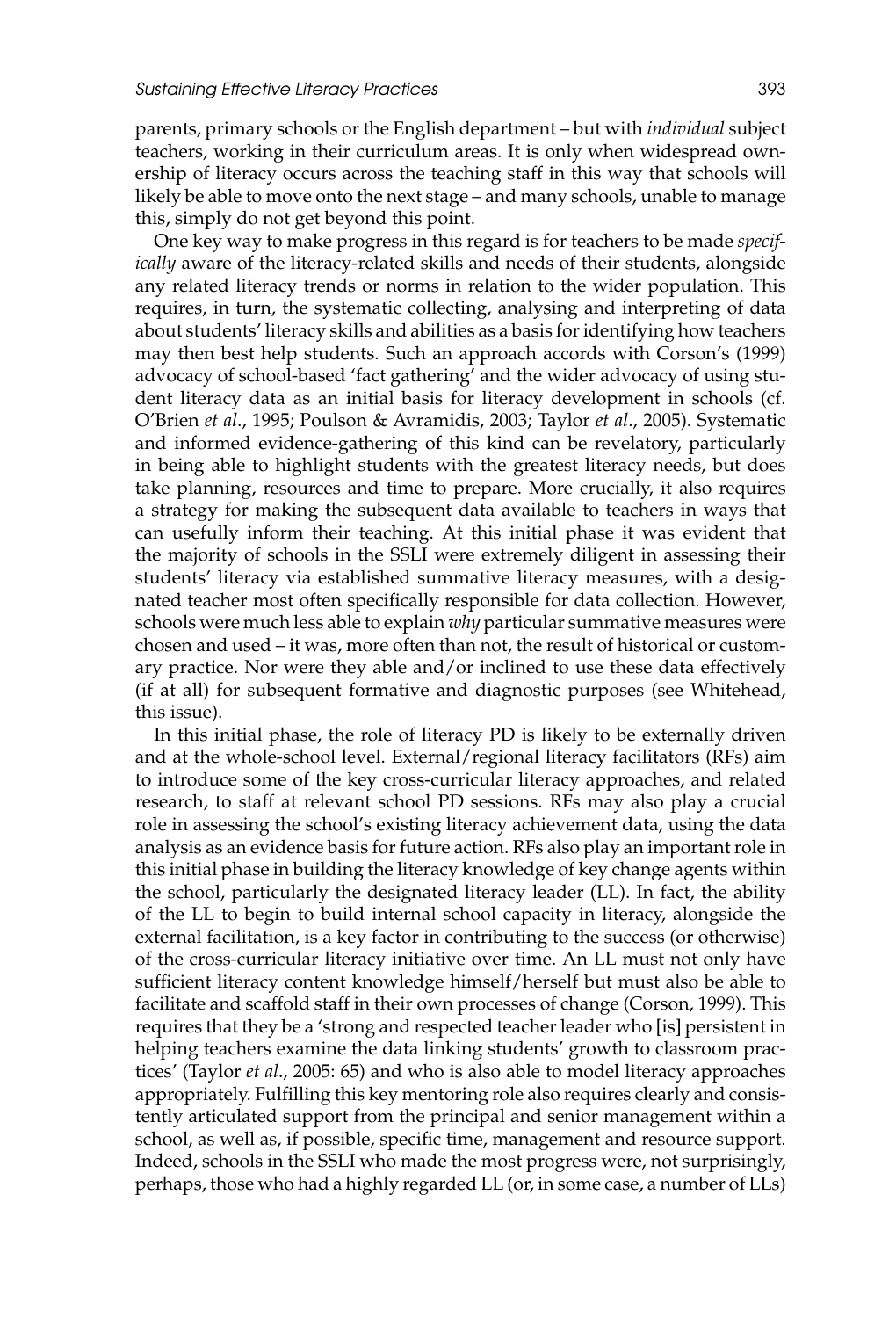with both designated time and management allocations for the role. If these LLs were also supported by a dedicated team of teachers – a literacy committee, in effect – this further enhanced their effectiveness (cf. Corson, 1999; Taylor *et al*., 2005).

In summary, this initial phase provides the essential foundations for a secondary school to begin to address cross-curricular literacy issues effectively and to begin to work towards changing teacher attitudes in relation to literacy teaching and learning. However, it takes time – often a number of years – and while much attitudinal shift may occur over that period, it is unlikely that extensive changes to teacher practice, or substantive changes to student outcomes, will result. Nonetheless, if this stage is successful, staff will have experienced – often for the first time – new cross-curricular approaches to literacy teaching and learning and have begun to realise, and focus upon, the importance of those approaches to their own subject areas. A diagrammatic view of the issues that attend this phase of literacy development, drawn from the SSLI study, can be seen in Table 1.

|                   | Within the school                                                                                                                                                                                                                                                                                | Across the school                                                                                                                                                                                 | Within facilitation                                                                                                                                                                                                                                                                   |
|-------------------|--------------------------------------------------------------------------------------------------------------------------------------------------------------------------------------------------------------------------------------------------------------------------------------------------|---------------------------------------------------------------------------------------------------------------------------------------------------------------------------------------------------|---------------------------------------------------------------------------------------------------------------------------------------------------------------------------------------------------------------------------------------------------------------------------------------|
| Literacy<br>focus | Identification and<br>focus on areas of<br>greatest literacy<br>need; often<br>associated with<br>students at most<br>risk.                                                                                                                                                                      | Examination of<br>existing patterns of<br>literacy achievement<br>across the school.                                                                                                              | Knowledge of<br>school's literacy<br>achievement<br>patterns in relation<br>to national patterns.                                                                                                                                                                                     |
| Key people        | Principal<br>Literacy Leader (LL)<br>Data collection/<br>analysis person                                                                                                                                                                                                                         | <b>External Literacy</b><br>Facilitator (RF)<br>works with<br>principal, LL and<br>data person to<br>develop school plan<br>and approach.                                                         | Content knowledge<br>about literacy<br>(theory).<br>Delivery (literacy<br>practices).<br>Knowledge of<br>change processes.                                                                                                                                                            |
| Roles             | Principal initiates<br>literacy focus - e.g.<br>appoints LL, creates<br>literacy budget, sets<br>strategic goals.<br>LL and Senior<br>Management Team<br>(SMT) support<br>initiative; instigate<br>work with RF.<br>RF scopes school's<br>current situation and<br>literacy readiness<br>status. | Structural aspects<br>considered.<br>RF may take lead<br>role in guiding<br>school on how to<br>raise awareness of<br>literacy and its role<br>in supporting<br>learning and<br>academic success. | Focus on facilitating<br>LL's development<br>and capacity.<br>Focus on engaging<br>and being a catalyst<br>for team of literacy<br>volunteers who form<br>core of community<br>of practice.<br>Initiating risk-taking<br>by staff to learn<br>about literacy and<br>trial strategies. |

**Table 1** Phase 1: Establishing effective literacy practices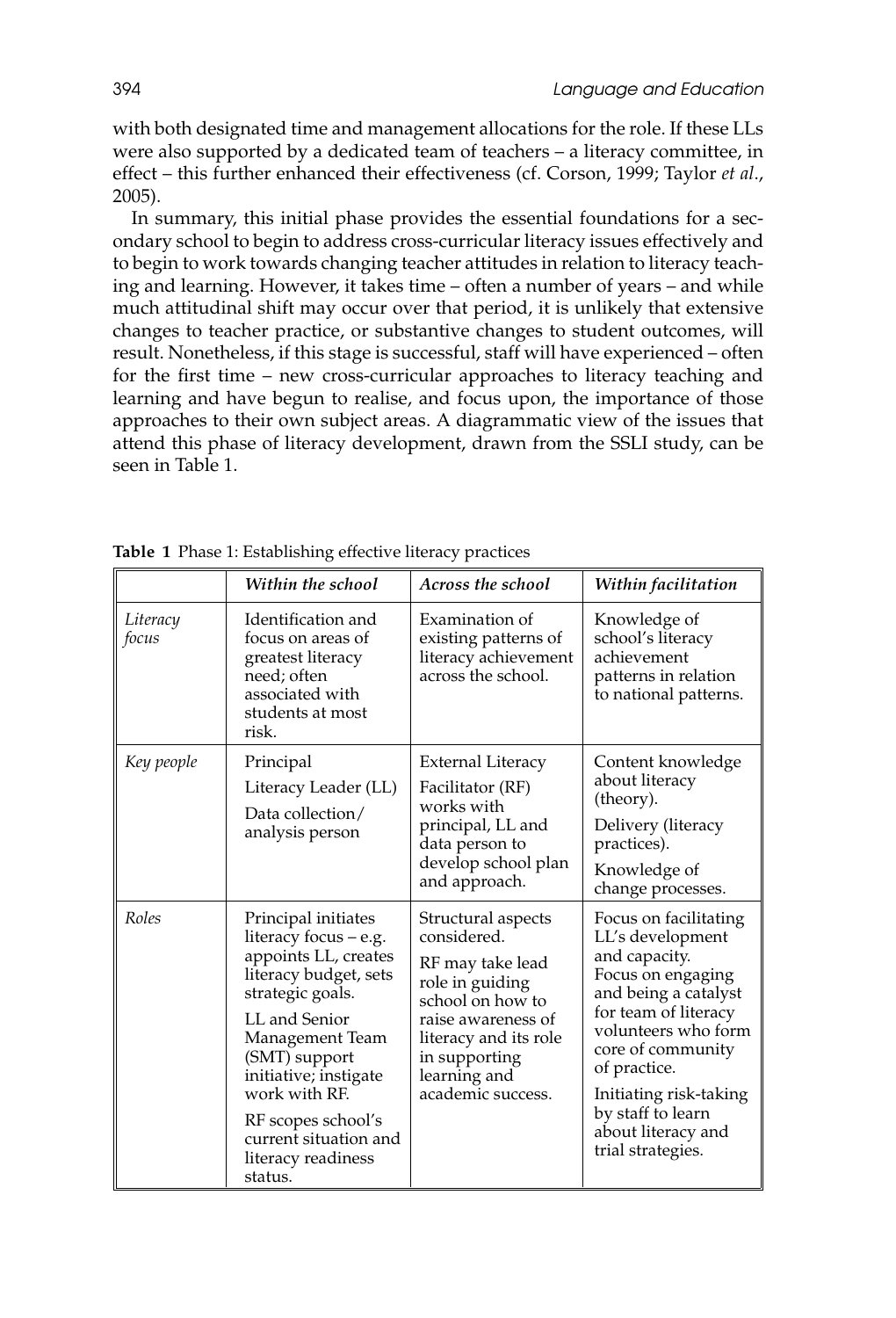# **Table 1** (cont.)

|           | Within the school                                                                                                                                                                                                                                             | Across the school                                                                                                                                                                                                                                                               | Within facilitation                                                                                                                                                                                                                                                                               |
|-----------|---------------------------------------------------------------------------------------------------------------------------------------------------------------------------------------------------------------------------------------------------------------|---------------------------------------------------------------------------------------------------------------------------------------------------------------------------------------------------------------------------------------------------------------------------------|---------------------------------------------------------------------------------------------------------------------------------------------------------------------------------------------------------------------------------------------------------------------------------------------------|
| PD        | Whole-school<br>awareness-raising<br>workshops.                                                                                                                                                                                                               | Intensive work with<br>LL to develop their<br>leadership within<br>the literacy team.<br>Some whole-school<br>PD to raise<br>awareness about<br>literacy and the<br>potential<br>implications for<br>teachers.                                                                  | Demonstration of<br>PD processes and<br>literacy content<br>(theory and<br>practices).                                                                                                                                                                                                            |
| Resources | Time, money,<br>structures put in<br>place to make<br>literacy a key PD<br>initiative.                                                                                                                                                                        | Opportunities for<br>working with<br>specific literacy<br>resources.<br>Notions of 'literacy'<br>explored.                                                                                                                                                                      | Working with<br>literacy resources<br>and trialling<br>strategies in<br>individual lessons.                                                                                                                                                                                                       |
| Data      | Reviewing types of<br>assessments used.<br>Reviewing the use of<br>data from such<br>assessments.<br>Developing<br>summative analyses<br>from assessments<br>employed.<br>Establishing<br>evidence basis and<br>types of assessments<br>to be used in future. | Advising schools on<br>appropriate<br>assessments and<br>assessment<br>procedures.                                                                                                                                                                                              | Examining existing<br>data – what is the<br>current situation in<br>the school?                                                                                                                                                                                                                   |
| Outcomes  | Awareness raised;<br>most teachers<br>understand their<br>role as teachers<br>(blame avoided –<br>e.g. primary schools,<br>English teachers;<br>deficit thinking in<br>relation to students<br>is challenged).                                                | Literacy volunteers<br>become a team,<br>sharing and trialling<br>literacy strategies.<br>Staff talk shifts more<br>to a focus on<br>pedagogy;<br>community of<br>practice takes shape.<br>Literacy team<br>members comment<br>on student<br>engagement with<br>literacy tasks. | Literacy team learns<br>about what literacy<br>might mean for<br>them.<br>Team members trial<br>and share strategies<br>with each other.<br>Other staff are<br>exposed to the<br>team's trials and<br>their evaluations<br>informally.<br>Begin changing<br>lessons and units at<br>junior level. |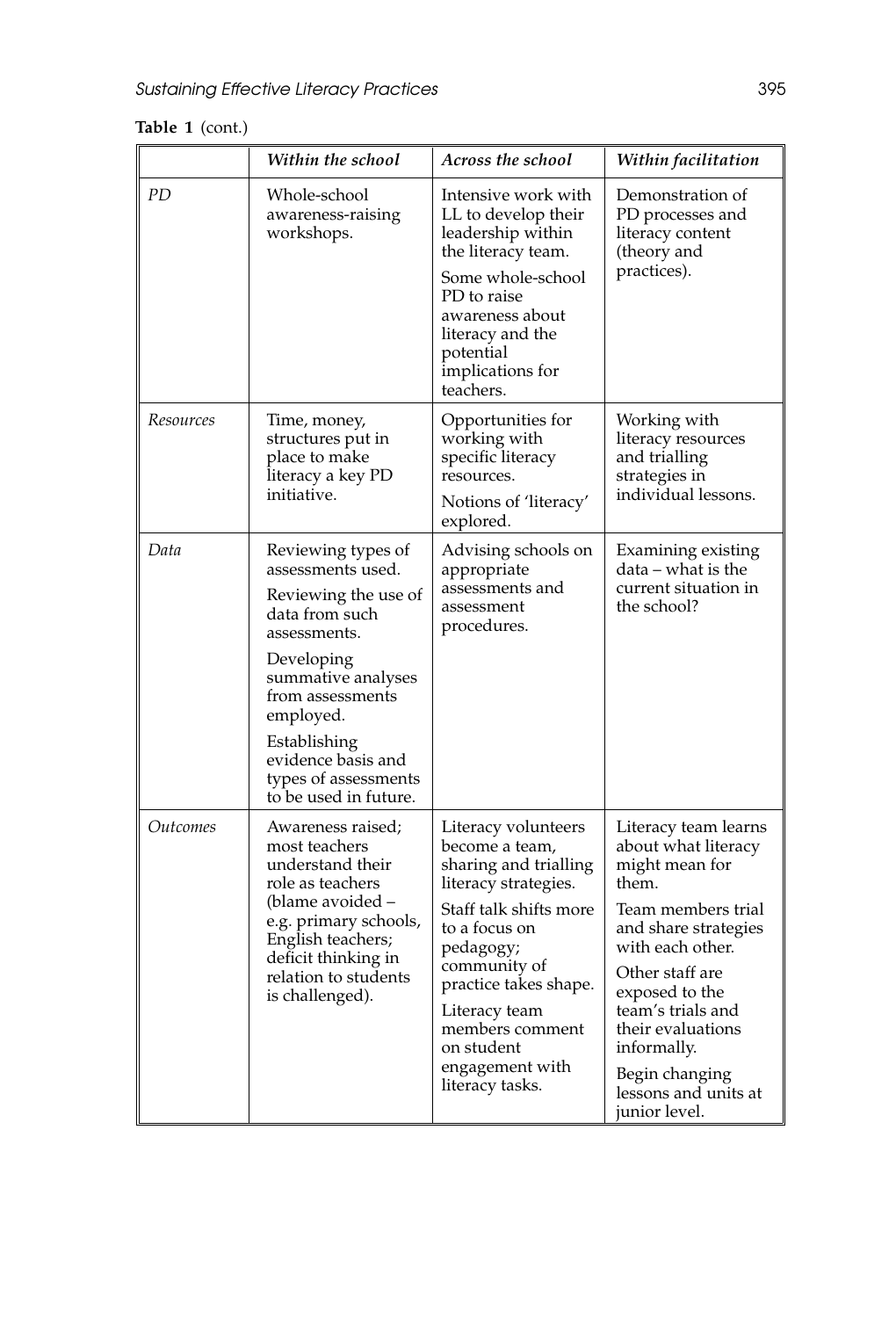## **Phase 2: Consolidating effective literacy practices**

There were a number of schools in the SSLI project that could be said to have reached this second phase. The second phase sees a shift from changed attitudes to literacy among staff to the beginnings of changed literacy practices by staff in and across their classrooms. Literacy, by now, is often conceived in broader, less deficit terms – with the literacy needs of all students, not just those most 'at risk', becoming a school-wide focus. Such conceptions of literacy also acknowledge and address the specifics of academic language, language registers and their contextual situatedness, as well as moving beyond default monolingual positions to begin to include second language learning and teaching issues in positive and constructive ways (see Corson, 1999; May, 1994, 1997).

This second phase is, thus, where schools begin to experiment with literacy strategies and knowledge, and teachers develop, along with this new knowledge, their self-reflective skills and a more focussed literacy community of practice. It is in this phase that schools often benefit most from the support of an external/regional literacy facilitator (RF), who can work with targeted staff and broaden the theoretical and practical knowledge of literacy, guiding staff to trial strategies in their staffroom, departments and classrooms. This may be facilitated by a snowball approach – trialling strategies with selected staff across the school who then act as models and mentors to their departmental colleagues.

Schools are likely to have their goals and systems in place so that the development of teachers' knowledge and literacy practices can occur within a coherent framework. These schools often begin to look beyond literacy as a focus per se, examining its relationship to thinking and learning. This accords with Alvermann's (2002) advocacy of the necessity of linking critical thinking opportunities to literacy instruction and learning. The schools' literacy communities of practice are also well developed, while staffroom talk is usually centred on learning issues. Shifts in students' engagement in learning also become a feature of conversation. These characteristics – where theorised communities of practice develop and learning is emphasised and widely discussed – are key features of schools that engage (more) successfully in PD literacy interventions (cf. Guskey, 2000; O'Brien *et al*., 1995; Poulson & Avramidis, 2003; Taylor *et al*., 2005).

Staff should also be beginning to use literacy assessments more explicitly as a basis for guiding pedagogy and practice, moving from summative analyses to more formative and diagnostic uses in the classroom that can also, then, be used as a basis for deliberate acts of teaching (Alvermann, 2002)<sup>2</sup>. Here, the support of the RF is once again crucial, especially in scaffolding processes by which individual classroom teachers can use student outcome data to directly inform teaching and learning practices in their individual classrooms (see also Whitehead, this issue). As a result, improved student literacy outcomes should begin to become noticeable within classrooms and across the school as a whole, particularly with respect (but not limited) to those students deemed to be most 'at risk'. The characteristics of this phase are summarised in Table 2.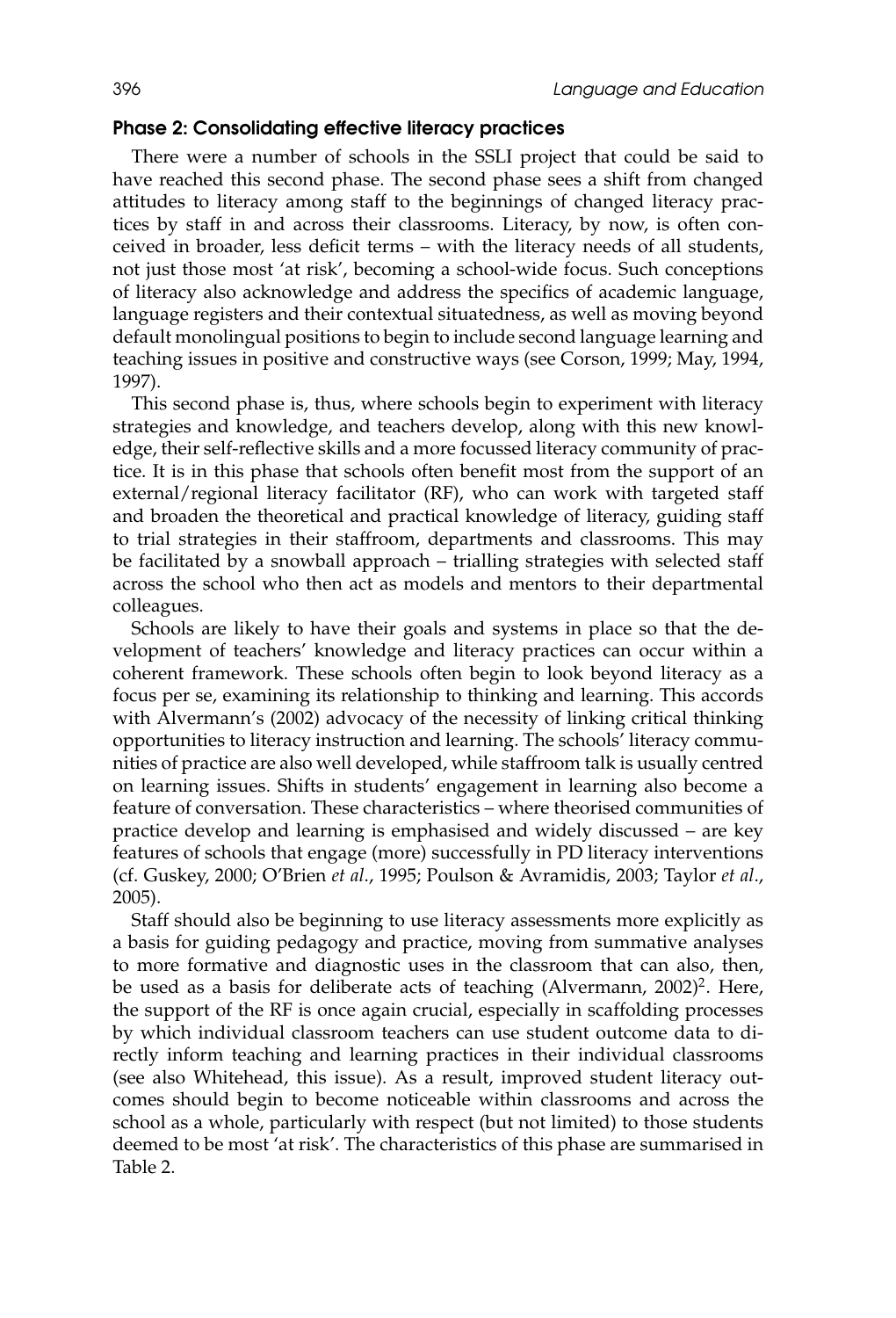|                   | Within the school                                                                                                                                                                                                                                            | Across the school                                                                                                                                                                                                                                                                                                         | Within facilitation                                                                                                                                                          |
|-------------------|--------------------------------------------------------------------------------------------------------------------------------------------------------------------------------------------------------------------------------------------------------------|---------------------------------------------------------------------------------------------------------------------------------------------------------------------------------------------------------------------------------------------------------------------------------------------------------------------------|------------------------------------------------------------------------------------------------------------------------------------------------------------------------------|
| Literacy<br>focus | Broader focus on a range of literacy needs, and<br>students, across the school, not just those most<br>ʻat risk′.                                                                                                                                            |                                                                                                                                                                                                                                                                                                                           | Focus on<br>approaches,<br>emphases<br>appropriate to the<br>differing literacy<br>needs of students<br>across the school.                                                   |
| Key<br>people     | Literacy Leader (LL) & team<br>External Literacy Facilitator (RF) and Senior<br>Management Team (SMT) support.                                                                                                                                               |                                                                                                                                                                                                                                                                                                                           | PD processes;<br>change leadership;<br>literacy content.                                                                                                                     |
| Roles             | Facilitation<br>Mentoring<br>Modelling<br>Sharing                                                                                                                                                                                                            | One-to-one advice, guidance and support.<br>Small/targeted groups provided with specific<br>literacy knowledge, content, strategies and skills                                                                                                                                                                            |                                                                                                                                                                              |
| PD                | Teams learn about<br>and trial strategies in<br>their classrooms.                                                                                                                                                                                            | RF conducts whole-school<br>seminars.<br>LL and literacy team<br>demonstrate use of<br>specific strategies within<br>their classrooms.<br>Departmental goals and<br>literacy foci identified.                                                                                                                             | Subject-specific<br>examples<br>provided.<br>Subject-specific<br>facilitation occurs.<br>Wide view of<br>literacy –<br>acknowledgement<br>of L2 students and<br>their needs. |
| Resources         | Appropriate literacy<br>resources, both<br>externally and<br>internally generated.<br>Staff share ideas and<br>resources formally<br>and informally.                                                                                                         | Selection of specific, classroom-based and<br>content-oriented strategies.<br>Adaptation, rather than adoption of ideas.<br>Literacy community of practice widens to in-<br>clude others beyond literacy team.                                                                                                            |                                                                                                                                                                              |
| Data              | Purposes for<br>analysis clarified.<br>Specific assessments<br>chosen for school's<br>current/future<br>needs rather than on<br>the basis of historical<br>practice.<br>Complementing<br>summative analysis<br>with formative<br>assessment and<br>analysis. | Teachers begin to design diagnostic and nor-<br>mative assessments that reflect the pedagogical<br>and literacy practices implemented in their class-<br>rooms.<br>Classroom-based practices designed to suit con-<br>tent, skills, knowledge and strategies<br>Teachers developing and honing reflective prac-<br>tices. |                                                                                                                                                                              |

**Table 2** Phase 2: Consolidation of effective literacy practices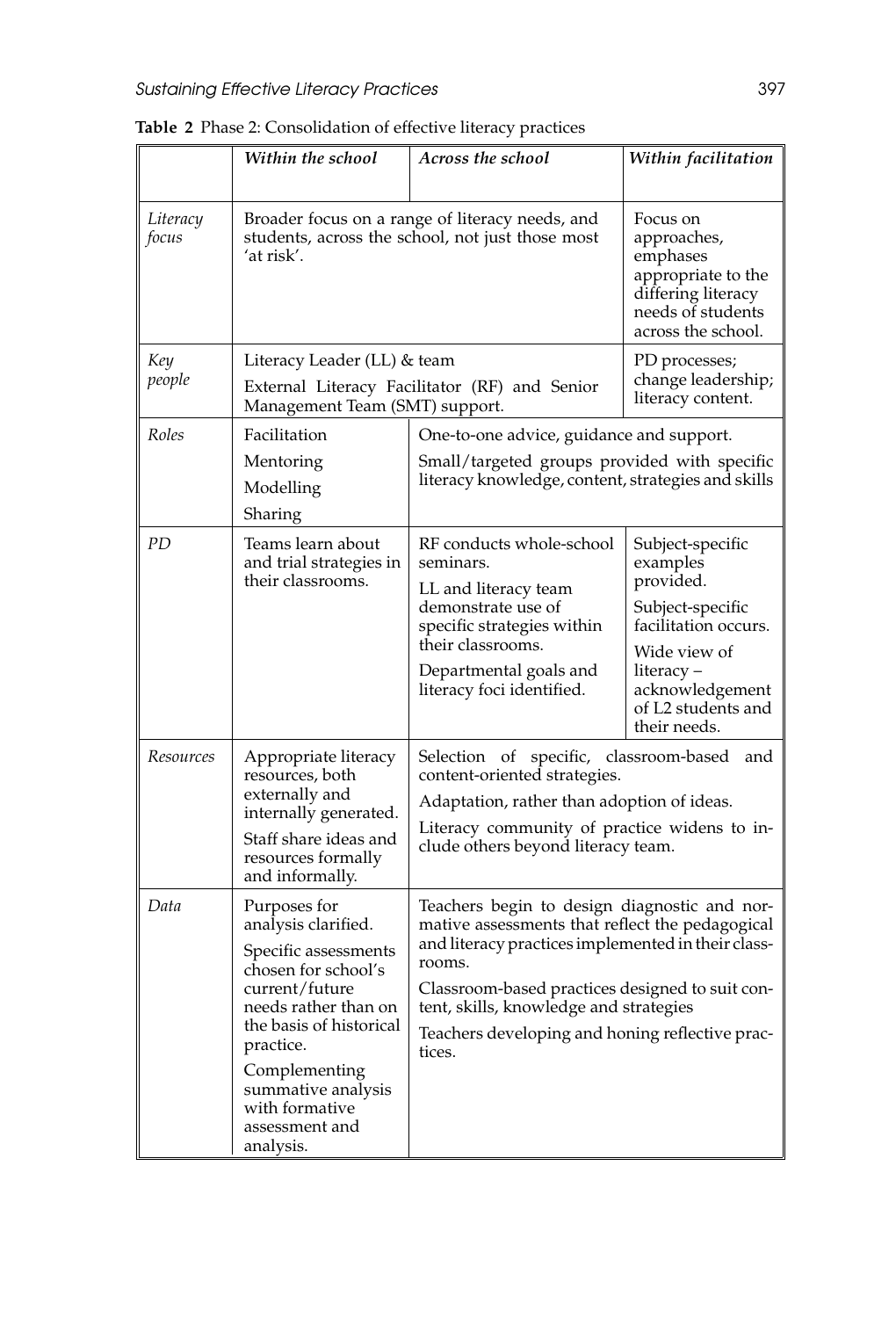**Table 2** (contd)

|                        | Within the school                | Across the school                                                                                                                              | Within facilitation |
|------------------------|----------------------------------|------------------------------------------------------------------------------------------------------------------------------------------------|---------------------|
| <i><u>Outcomes</u></i> | Data used to inform<br>pedagogy. | Teachers share classroom practices and experi-<br>ments with literacy strategies.                                                              |                     |
|                        |                                  | Community of practice gains momentum.                                                                                                          |                     |
|                        |                                  | Staffroom discourse centres on learning.                                                                                                       |                     |
|                        |                                  | Assessment practices reviewed and revised.                                                                                                     |                     |
|                        |                                  | Units revised to better reflect effective literacy,<br>assessment and pedagogical practices.                                                   |                     |
|                        |                                  | Specific ability to recognise student needs.                                                                                                   |                     |
|                        |                                  | Differentiated texts and learning more deliber-<br>ately selected.                                                                             |                     |
|                        |                                  | Staff comment on changed student attitudes to<br>learning.                                                                                     |                     |
|                        |                                  | Students begin to transfer literacy learning<br>strategies from subject to subject.                                                            |                     |
|                        |                                  | Teachers employ more deliberate acts of teach-<br>ing in their classrooms.                                                                     |                     |
|                        |                                  | Senior classes experience literacy; senior pro-<br>grammes begin to reflect effective learning; aca-<br>demic language specifically addressed. |                     |
|                        |                                  | Changes to student literacy achievement pat-<br>terns beginning to occur, particularly, for those<br>most 'at risk'.                           |                     |

#### **Phase 3: Sustaining effective literacy practices**

Very few schools in the SSLI research evaluation could be said to have reached this third phase, where effective literacy practices are consistently sustained over time across the school and within subject departments. Adjudging from the available international research literature on secondary literacy contexts, this is also likely to be the case elsewhere. As such, the descriptions that follow are necessarily somewhat speculative, extrapolating from trends apparent from those schools that were on the cusp of moving from Phase 2 into this subsequent phase in the SSLI project.

At Phase 3, it is expected that schools will have not only a broader but also a more critical conception of literacy – incorporating the much wider range of textual modalities and the related multiliteracies required to engage with them effectively (see, for example, Cope & Kalantzis, 1999; Education Queensland, 2000; Knobel & Lankshear, 2007; Lankshear & Knobel, 2003; Street & Hornberger, in press). As Luke *et al.* in Queensland, Australia, argue, this necessitates an approach to literacy teaching and learning that 'is about pedagogy, about focussed instruction, about scaffolding and goal-directed activities with a range of texts and media' (Education Queensland, 2000: 10). The consequence of this more socially critical view of literacy and learning is a greater sensitivity to the teaching and learning context and, especially, the relationships between teachers and learners. As Corson summarises it: '[i]n practice, this means moving the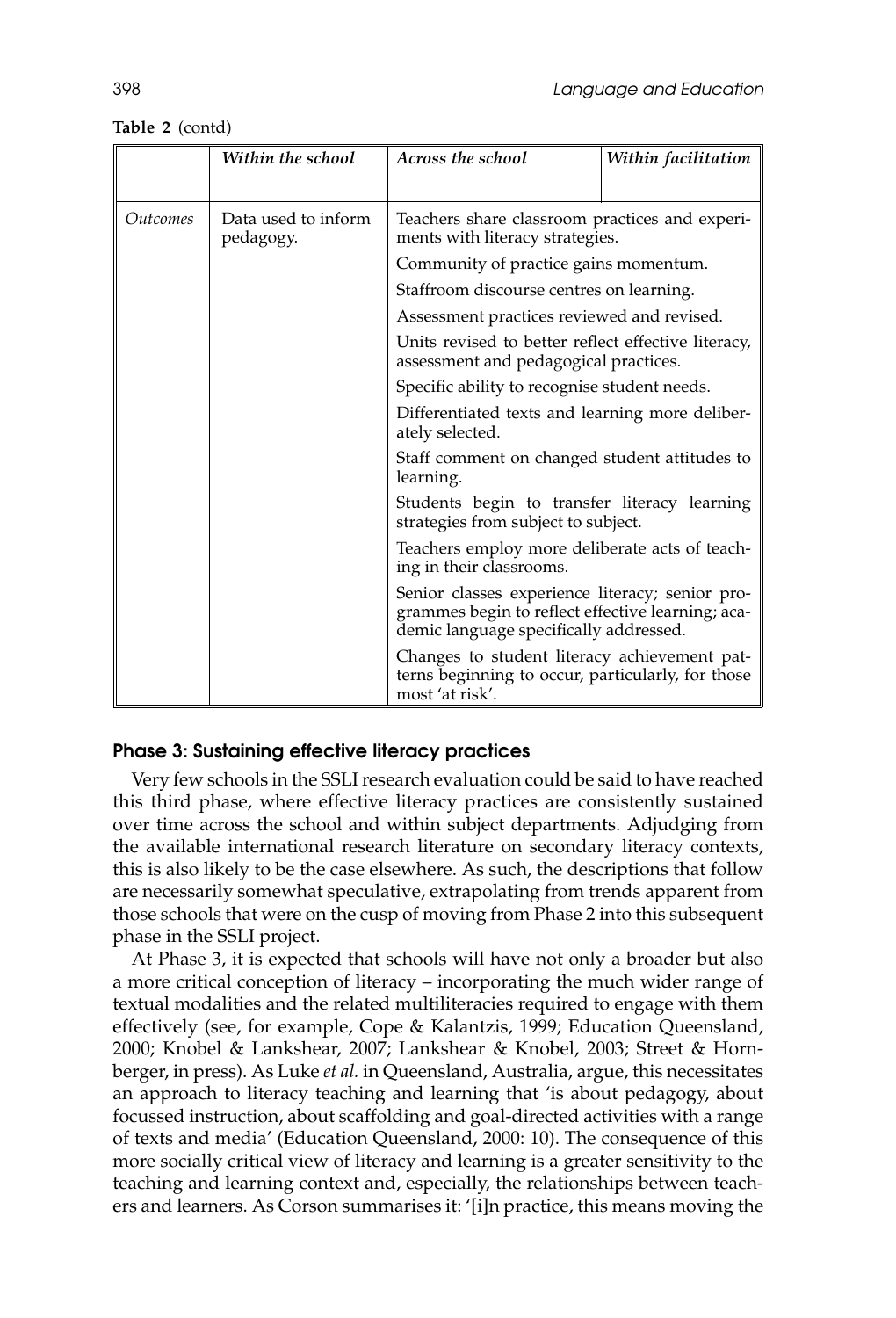emphasis away from artificial textbooks and towards "real" materials integrating and drawn from these multiple literacies' (1999: 165). This should include, Corson argues, materials and resources in the various home languages and/or language varieties of students, specifically bridging first and second language learning contexts.

Such a conception also foregrounds how, as Alvermann argues, 'adolescents who appear most "at risk" of failure in the academic literacy arena are sometimes the most adept at (and interested in) understanding how media texts work, and in particular, how meaning gets produced and consumed' (2002: 200). This, in turn, requires that teachers' professional focus continues to move from the use of teaching (teacher) activities/strategies – still dominant in many approaches to literacy instruction – towards learning (learner) strategies. The most likely means by which the sustainability of literacy across the curriculum can be achieved is by creating independent and strategic learners. Shifting responsibility for learning from teachers to the students, through a guided, coconstructive and scaffolded method, facilitates this process. At the same time, teachers need a scaffolding process of developmental learning for themselves, through a community of practice centred on literacy (see Wright, this issue), which continues to extend/expand their own understandings of literacy and learning (not to mention related processes of organisational change). Busher contends that such 'learning communities [are] sites where people expand their capacities to work in new and creative ways through working together' (2005: 461). It is through the work of internal school change agents, such as literacy leaders (LLs), and ongoing external facilitation and support that literacyoriented capacities can expand and eventually become self-sustaining. One obvious way in which this might occur is via specific action research based studies generated from within the school as a result of such practices, thus 'creating sustained opportunities for teachers to make practical knowledge explicit to themselves and others; to make connections between practical and theoretical knowledge; and to engage in activities beyond their own school' (Poulson & Avramidis, 2003: 557; cf. Taylor *et al*., 2005). Another is to continue to induct new staff into the existing literacy understandings and practices reached by the school.

These potential developments suggest that the nature of both internal and external literacy facilitation will also necessarily change over time. Indeed, it might be expected at this stage that the focus on capacity building – having achieved *breadth*, or coverage across the school in terms of teacher buy-in – might now focus more on establishing disciplinary *depth*. The latter might involve working with disciplinary- or subject-based teams to instantiate effective literacy teaching and learning practices in those areas, both in relation to the texts and related textual practices that are regularly used, and with respect to the wider aim, discussed earlier, of creating independent learners in these contexts. This might also necessitate a change in role for key change agents – LLs, for example, might take on more of a mentoring/modelling role, while Heads of Department or Faculty become much more central to facilitating (or resisting) the adoption of effective literacy practices within their discipline(s).

Finally, how the school collects and examines student literacy data to inform its teaching and learning practices will likely be further developed in this phase, incorporating not only summative and formative assessment practices, as in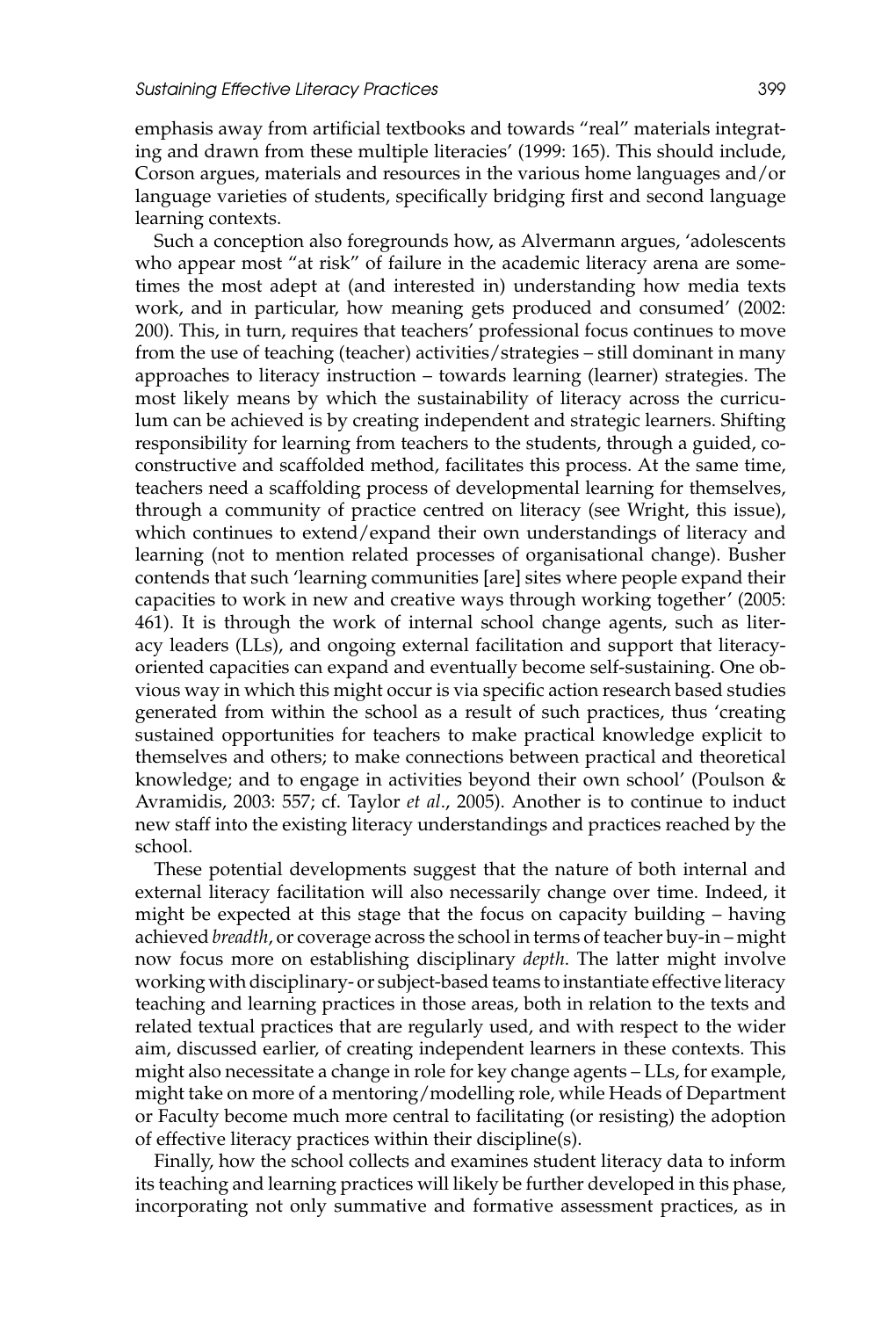the previous phases, but also diagnostic, disciplinary-related assessments that allow for an ecologically valid approach to literacy teaching and learning in specific classroom contexts (see Whitehead, this issue for further discussion). These various characteristics are summarised in Table 3.

|                   | Within the school                                                                                                                                                                                    | Across the school                               | Within facilitation                 |
|-------------------|------------------------------------------------------------------------------------------------------------------------------------------------------------------------------------------------------|-------------------------------------------------|-------------------------------------|
| Literacy<br>focus | Focus not only on different student literacy needs, but also dif-<br>ferent types of literacy; multimodal; multiliteracies; linking 1st<br>and 2nd language needs.                                   |                                                 |                                     |
| Key people        | LL<br>Principal (structural<br>role).                                                                                                                                                                | Literacy team –<br>department/subject<br>focus. | Subject-specific staff<br>HODs/HOFs |
| Roles             | One-to-one or small subject-specific group facilitation, with<br>particular discipline/subject focus;                                                                                                |                                                 |                                     |
|                   | Resource preparation (e.g. templates on server);                                                                                                                                                     |                                                 |                                     |
|                   | Networking – matching expertise to need;                                                                                                                                                             |                                                 |                                     |
|                   | Mentor role and developing other in-school literacy 'experts';                                                                                                                                       |                                                 |                                     |
|                   | Teambuilding;                                                                                                                                                                                        |                                                 |                                     |
|                   | Facilitation;                                                                                                                                                                                        |                                                 |                                     |
|                   | Change processes understood and used effectively to<br>support literacy/pedagogy change;                                                                                                             |                                                 |                                     |
|                   | Leadership development;                                                                                                                                                                              |                                                 |                                     |
|                   | LL role evolves into leading learning rather than just<br>literacy; 'lead teacher' role;                                                                                                             |                                                 |                                     |
|                   | Principal advocates for LL funding and time allowance;<br>requires departments/faculties to account for literacy within<br>subject jurisdictions; school language/literacy policy<br>implemented and |                                                 |                                     |
|                   | HODs/HOFs and/or key subject teachers lead<br>subject/discipline-specific literacy practices.                                                                                                        |                                                 |                                     |
| PD                | Subject-specific;<br>٠                                                                                                                                                                               |                                                 |                                     |
|                   | Internally generated and based on local data;<br>$\bullet$                                                                                                                                           |                                                 |                                     |
|                   | Externally assessed language/literacy requirements<br>understood across subjects;                                                                                                                    |                                                 |                                     |
|                   | Literacy induction of new staff is part of PD programme;<br>$\bullet$                                                                                                                                |                                                 |                                     |
|                   | Teachers develop own qualifications through further<br>university study;                                                                                                                             |                                                 |                                     |
|                   | Succession-planning/mentoring;                                                                                                                                                                       |                                                 |                                     |
|                   | Literacy community of practice now includes most staff, via<br>subject/discipline-specific teams and                                                                                                 |                                                 |                                     |
|                   | Wider issues of pedagogy and education debated.                                                                                                                                                      |                                                 |                                     |

**Table 3** Phase 3: Sustaining effective literacy practices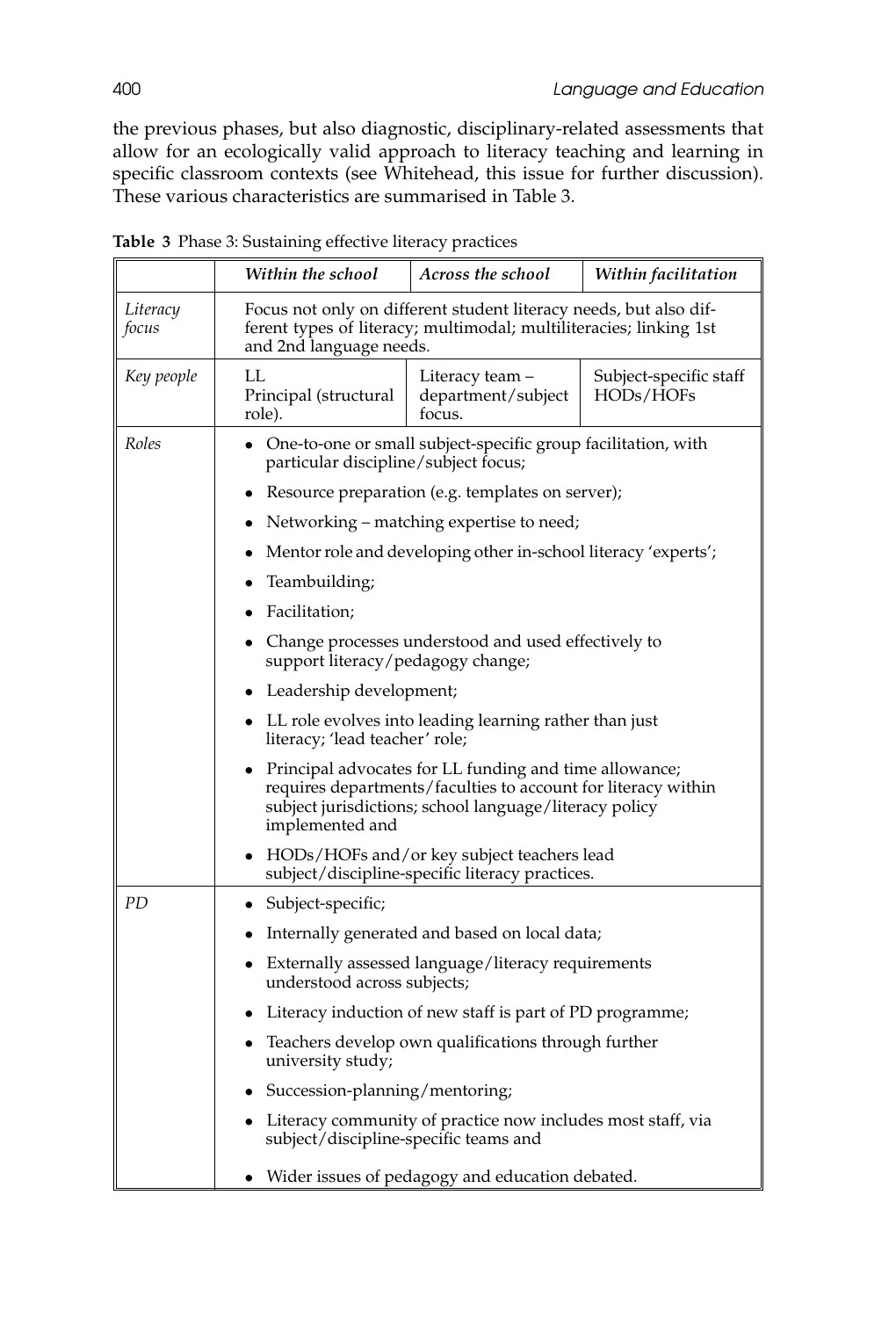**Table 3** (cont.)

|                        | Within the school                                                                                                                                    | Across the school                                                                                                         | Within facilitation |  |
|------------------------|------------------------------------------------------------------------------------------------------------------------------------------------------|---------------------------------------------------------------------------------------------------------------------------|---------------------|--|
| Resources              | • Staff generate their own literacy resources in relation to their<br>teaching areas;                                                                |                                                                                                                           |                     |  |
|                        |                                                                                                                                                      | Adapt and refine existing strategies and                                                                                  |                     |  |
|                        |                                                                                                                                                      | • Wide sharing (e.g. through templates/samples on shared<br>server space; staffroom discussion).                          |                     |  |
| Data                   | reflective ways;                                                                                                                                     | • Subject-specific and classroom-based data analysed and<br>used purposefully to support learning in diagnostic and       |                     |  |
|                        | $\bullet$                                                                                                                                            | Teachers have practical applications for information;                                                                     |                     |  |
|                        | year to year.                                                                                                                                        | Tracking/monitoring of student literacy achievement from                                                                  |                     |  |
| <i><u>Outcomes</u></i> |                                                                                                                                                      | • Teachers and school have better information on student<br>achievement and existing skills;                              |                     |  |
|                        |                                                                                                                                                      | • Stronger and more authentic relationship between<br>pedagogy and assessment;                                            |                     |  |
|                        |                                                                                                                                                      | • Community of practice widens to include knowledge of and<br>skills in data analysis and application;                    |                     |  |
|                        |                                                                                                                                                      | Quality of information improves;                                                                                          |                     |  |
|                        | and competence;                                                                                                                                      | • Theoretical knowledge of literacy increases teacher capacity                                                            |                     |  |
|                        | on learning issues;                                                                                                                                  | • Staffroom and departmental discourses consistently centre                                                               |                     |  |
|                        | teacher-oriented;                                                                                                                                    | • Classrooms become more student-oriented rather than                                                                     |                     |  |
|                        | Students' learning, engagement and behaviour improve;                                                                                                |                                                                                                                           |                     |  |
|                        | Whole-year level programmes are revised to include explicit<br>literacy foci, including assessment practices that centre on<br>diagnosis and action; |                                                                                                                           |                     |  |
|                        |                                                                                                                                                      | Concerted attention given to academic language needs of all<br>students in relation to specific subject/discipline areas; |                     |  |
|                        | learning;                                                                                                                                            | Focus broadened to include L2 students; their language<br>backgrounds appreciated and used purposefully to enhance        |                     |  |
|                        | • School becomes proactive rather than reactive regarding<br>educational issues and priorities;                                                      |                                                                                                                           |                     |  |
|                        | Significant changes now evident in student literacy<br>achievement across the school and from year to year.                                          |                                                                                                                           |                     |  |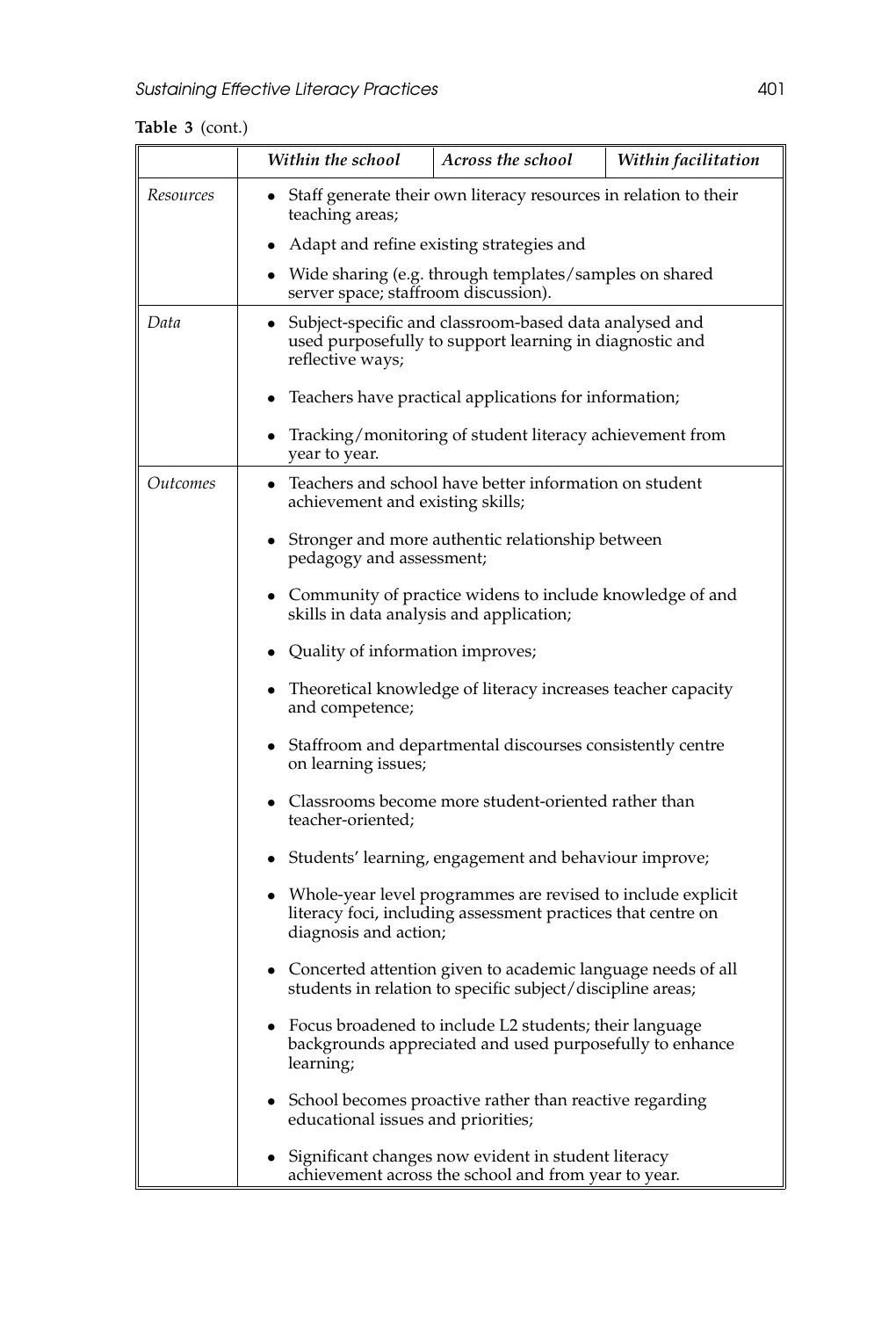# **Conclusion**

Since this paper began with an observation from Taylor *et al*.'s (2005) study on literacy reform in primary schools, it seems appropriate in framing my own concluding remarks to return to one of the principal conclusions from their study. As with our SSLI research evaluation, Taylor *et al*. highlight the multifaceted nature of school organisational change in the development of an effective approach to literacy across the curriculum in the schools they examined, and the complex, multiyear process involved. From this, as we saw earlier, they argue that 'we must be willing to stay the course in these schools for at least five or six years in order to fully understand the nature of change' (2005: 65). This is because any substantive change '[takes] root gradually, not suddenly' (2005: 64).

And yet, there remain enormous pressures on schools – and because of the organisational constraints discussed earlier, perhaps even greater pressures on secondary schools – which militate against this long term view of change. As we know, schools will often opt into a new PD 'initiative' for 1 or 2 years, before moving on to 'something new'. Meanwhile, external educational agencies, more often than not, require an almost immediate return – for example, via demonstrable changes to student literacy outcomes in the short term – as a precondition for continued funding and/or resource support. What Taylor *et al*. conclude in relation to primary schools, and what the SSLI research evaluation demonstrates unequivocally in relation to secondary schools, is that neither of these approaches will effect substantive, let alone sustained, changes to teacher practices and student literacy outcomes. If we are serious about realising such changes, then we need to address two further key research questions raised by Taylor *et al*. (2005: 66) in their study:

- (1) How can a school be encouraged or motivated to stay in a reform effort for the long haul?
- (2) How can the educational research enterprise generate the resources needed to carry out long term (5–10 years) studies of school change?'

To these questions, one might add the following:

- (3) How can schools and related PD initiatives combine research-attested knowledge of effective literacy theories and practices *alongside* knowledge of sustainable change management and leadership (and the school organisation and culture in which they both occur)?
- (4) How can schools and external agencies manage to best effect the complex, reciprocal processes of external literacy facilitation and internal school change processes in literacy over time?

These complex characteristics, and their even more complex interaction, at least in relation to the SSLI study, are summarised in Figure 1.

It is hoped that the findings from the New Zealand-based SSLI research evaluation discussed here, and in the other papers in this special issue, may thus provide a useful point of reference for further work in this area. After all, there is still much that needs to be done before effective cross-curricular literacy teaching and learning becomes the norm, rather than the exception, in secondary schools.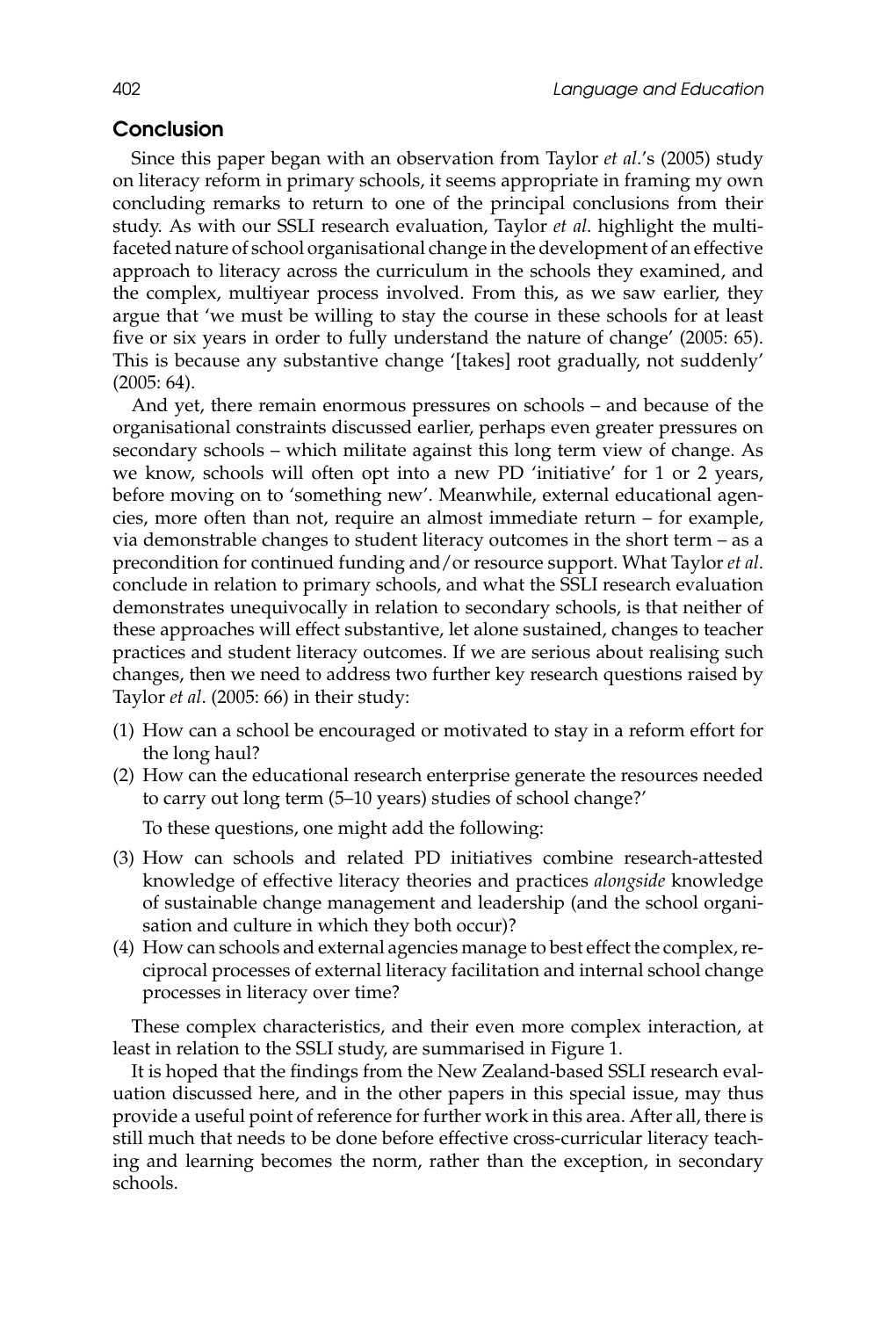# **Internal mechanisms**

| Literacy                                                                            | <b>Change Processes</b>                                                                                                 |
|-------------------------------------------------------------------------------------|-------------------------------------------------------------------------------------------------------------------------|
| Broad/narrow views of literacy                                                      | School readiness<br>٠                                                                                                   |
| Deficit/non-deficit views of literacy                                               | <b>Teacher readiness</b>                                                                                                |
| Scaffolding teaching & learning<br>٠                                                | Literacy leader & team development                                                                                      |
| Deliberate acts of teaching                                                         | Cross-curricular development (breadth)<br>٠                                                                             |
| Use of appropriate literacy-related resources                                       | Departmental development (depth)<br>٠                                                                                   |
| Examining data on student achievement and<br>۰                                      | Appropriate use of facilitation<br>٠                                                                                    |
| language needs                                                                      | Understanding of role of HOD in supporting                                                                              |
| Developing knowledge about language and text<br>٠                                   | literacy                                                                                                                |
| types                                                                               | Other<br>initiatives/projects<br>integration<br>VS.<br>٠                                                                |
| Examining at subject level the<br>literacy                                          | competition                                                                                                             |
| requirements of texts and assessments                                               | Leadership (principal/SMT; literacy leader and<br>÷                                                                     |
| Developing students' ability to engage with                                         | team; HODs)                                                                                                             |
| these texts appropriately                                                           | Modification of school structures (e.g. transition                                                                      |
|                                                                                     | points for students; timetables;<br>staff time                                                                          |
|                                                                                     | allowances for key people; teacher release; PD<br>times)                                                                |
|                                                                                     | <b>Transition processes</b>                                                                                             |
|                                                                                     |                                                                                                                         |
| <b>SUSTAINABILITY</b><br>Key interventions<br>changed school culture                |                                                                                                                         |
|                                                                                     |                                                                                                                         |
| Literacy                                                                            | <b>Change Processes</b>                                                                                                 |
| External Facilitators' involvement                                                  | Development of whole school language/literacy<br>$\ddot{\phantom{0}}$<br>policy (may need external facilitator to lead) |
| Extending understandings of literacy<br>Strategies for establishing literacy across | Development of departmental language/literacy<br>٠                                                                      |
| the curriculum                                                                      | policies                                                                                                                |
| Appropriate use of literacy resources                                               | PD support for HODs/HOFs<br>٠                                                                                           |
| School readiness - belief that all teachers                                         | PD approach to support school's needs; may<br>٠                                                                         |
| are teachers of literacy and learning                                               | change over time                                                                                                        |
| Other PD support (e.g. data collection and<br>٠                                     | An organic, rather than prescriptive PD approach<br>٠                                                                   |
| analysis)                                                                           | Flexible/extended time and funding cycles<br>٠                                                                          |
|                                                                                     |                                                                                                                         |

# **External mechanisms**

**Figure 1** Internal and external factors in secondary literacy across the curriculum

#### **Correspondence**

Any correspondence should be directed to Professor Stephen May, School of Education, University of Waikato, Private Bag 3105, Hamilton 3240, New Zealand (s.may@waikato.ac.nz).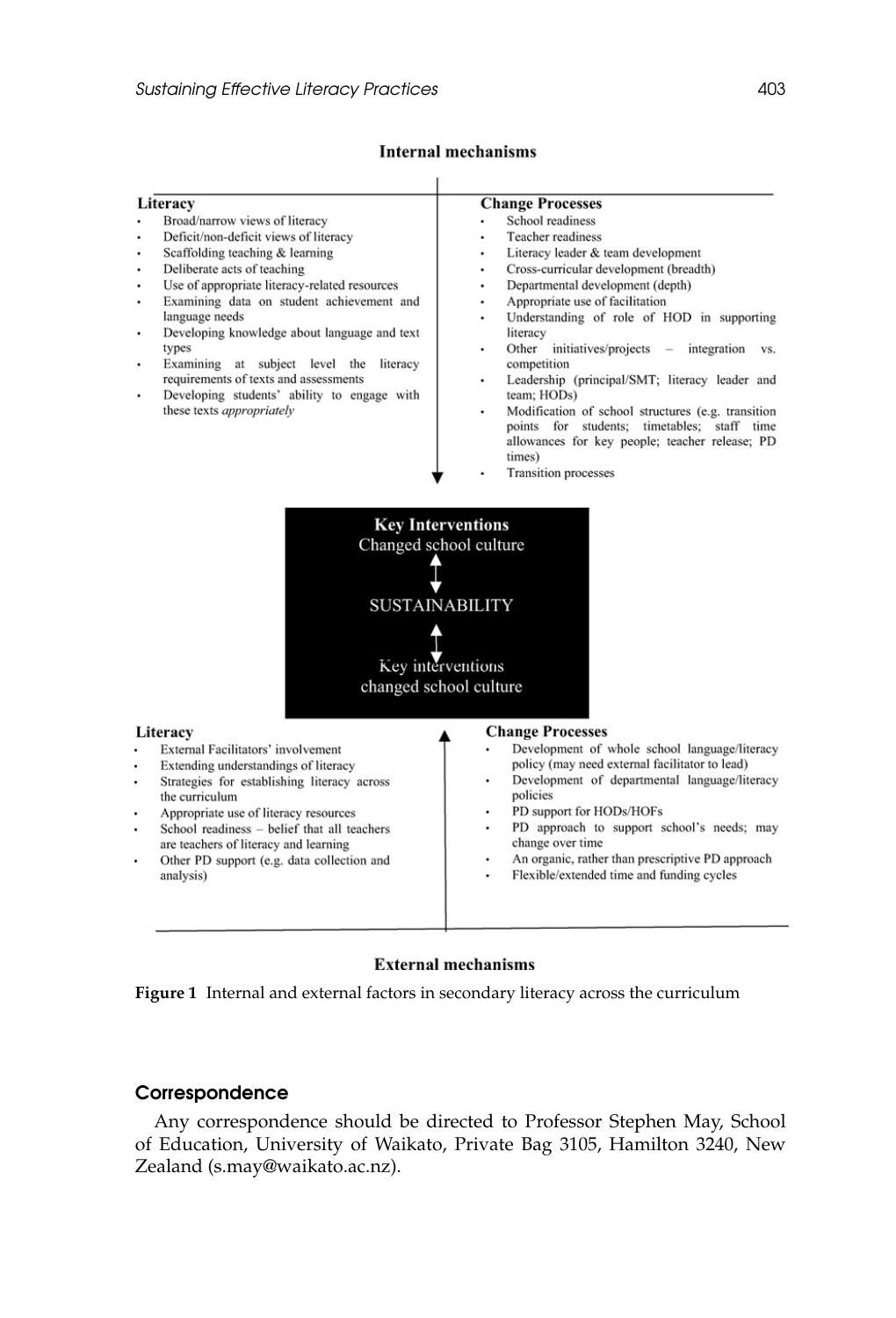#### **Notes**

- 1. Guskey (2000) identified seven stages of change that teachers typically progress
	- Awareness of the issues raised in PD, but with no accompanying change in
	- action.<br>
	 Recognition of the characteristics of change, but without an understanding that the individual may need to do something new.
	- $\bullet$  Recognition of the change process and the individual's capacity to change their
	- pedagogy.<br>
	 A focus on the teaching tasks/approaches required and their integration into classroom practice.
	- Recognition of how and where new approaches can affect student learning and how they can be strategically applied to influence learning.<br>
	• Collaboration and coordination with other staff members to refine change.<br>
	• Exploration and refinement of the broader benefits of change and the overall
	-
	- effects on student learning.

These stages at the individual teacher level have obvious parallels with the wider, school-based phases discussed in this paper.

2. Deliberate acts of teaching result when teachers are aware of the language and thinking demands of their subjects, and deliberately use strategies which make the new language, contexts and texts accessible to students, so that they continue to develop 'appropriate background knowledge and strategies for reading a variety of texts' (Alvermann, 2002: 193).

#### **References**

- Alvermann, D. (2002) Effective literacy instruction for adolescents. *Journal of Literacy Research* 34 (2), 189–208.
- Busher, H. (2005) The project of the other: Developing inclusive learning communities in schools. *Oxford Review of Education* 31 (4), 459–477.
- Cope, B. and Kalantzis, M. (1999) *Multiliteracies: Literacy Learning and the Design of Social Futures*. New York: Routledge.
- Corson, D. (1999) *Language Policy in Schools: A Resource for Teachers and Administrators*. Mahwah, NJ: Lawrence Erlbaum.
- Education Queensland (2000) *Report of the Literacy Review for Queensland State Schools* (pp. 10–17). Brisbane: Education Queensland.
- Fink, D. (2000) *Good Schools/Real Schools: Why School Reform doesn't Last*. New York: Teachers College Press.
- Fink, D. (2005) *Leadership for Mortals: Developing and Sustaining Leaders of Learning*. Thousand Oaks, CA: Corwin.
- Fullan, M. (1999) *Change Forces: The Sequel*. Philadelphia, PA: Falmer.
- Fullan, M. and Hargreaves, A. (1996) *What's Worth Fighting for in Your Schools*. New York: Teachers College Press.
- Guskey, T. (2000) *Evaluating Professional Development*. Thousand Oaks, CA: Corwin.

Hargreaves, A. and Fink, D. (2006) *Sustainable Leadership*. San Francisco, CA: Jossey-Bass.

- Hawley, W. (ed.) (2002) *The Key to Effective Schools: Educational Reform as Continuous Improvement.* Thousand Oaks, CA: Corwin.
- Janks, H. (in press) Teaching language and power. In S. May and N. Hornberger (eds) *Encyclopedia of Language and Education: Vol. 1. Language Policy and Political Issues in Education* (2nd edn). New York: Springer.
- Knobel, M. and Lankshear, C. (eds) (2007) *A New Literacies Sampler*. New York: Peter Lang.
- Knott, R. (1985) *The English Department in a Changing World*. Milton Keynes: Open University Press.
- Lankshear, C. (1997) *Changing Literacies*. Philadelphia, PA: Open University Press.